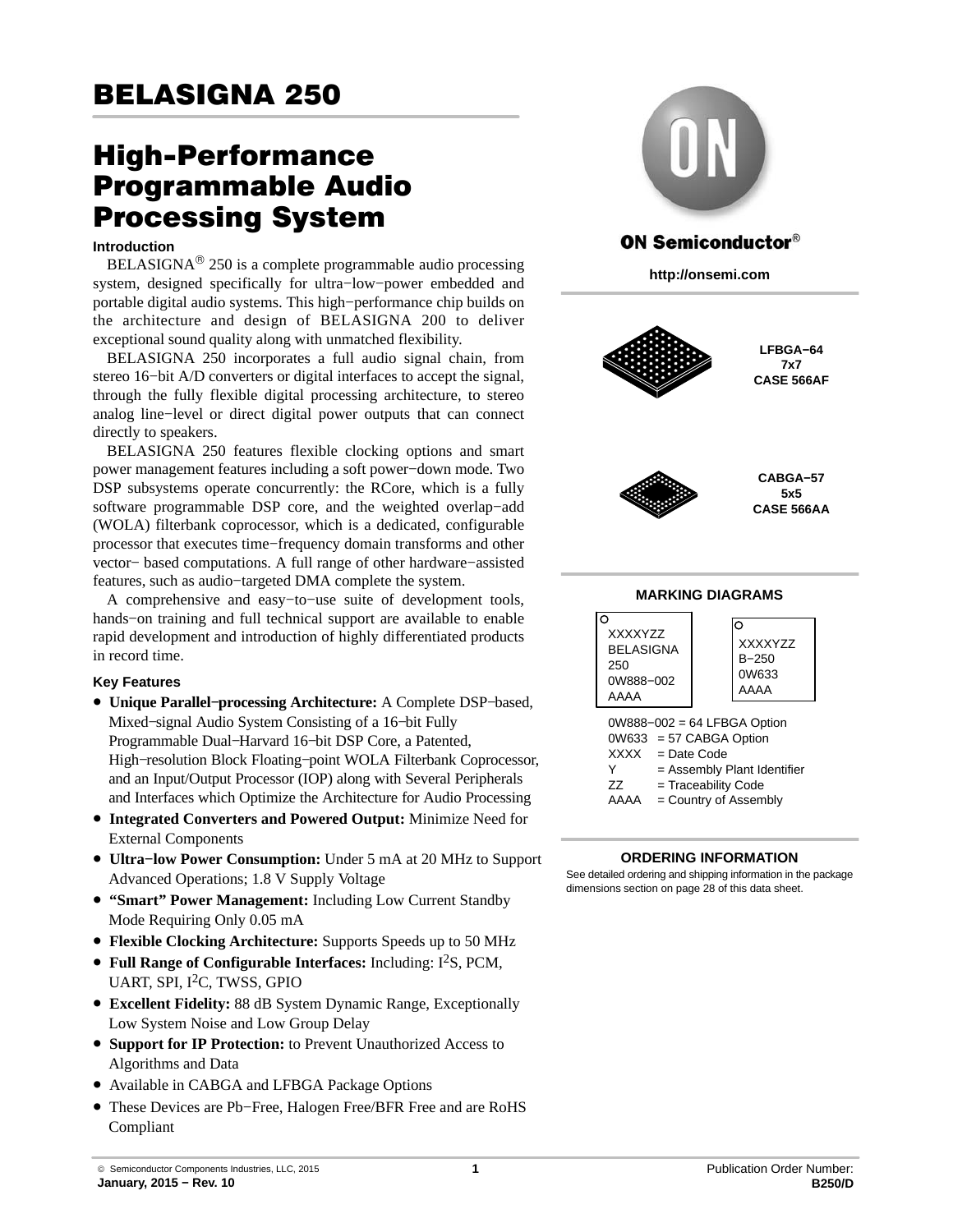## **Figures and Data**

## **Table 1. ABSOLUTE MAXIMUM RATINGS**

| <b>Parameter</b>                                         | Min    | Max | Unit        |
|----------------------------------------------------------|--------|-----|-------------|
| Voltage at any input pin                                 | $-0.3$ | 2.2 |             |
| Operating supply voltage (Note 1)                        | 0.9    | 2.0 |             |
| Operating temperature range (Note 2)                     | -40    | 85  | $^{\circ}C$ |
| Storage temperature range                                | $-40$  | 125 | $^{\circ}C$ |
| Caution: Class 2 ESD Sensitivity, JESD22-A114-B (2000 V) |        |     |             |

Stresses exceeding Maximum Ratings may damage the device. Maximum Ratings are stress ratings only. Functional operation above the Recommended Operating Conditions is not implied. Extended exposure to stresses above the Recommended Operating Conditions may affect device reliability.

1. Below 1.05 V audio performance will be degraded.

2. Parameters may exceed listed tolerances when out of the temperature range 0 to 50 $^{\circ}$ C.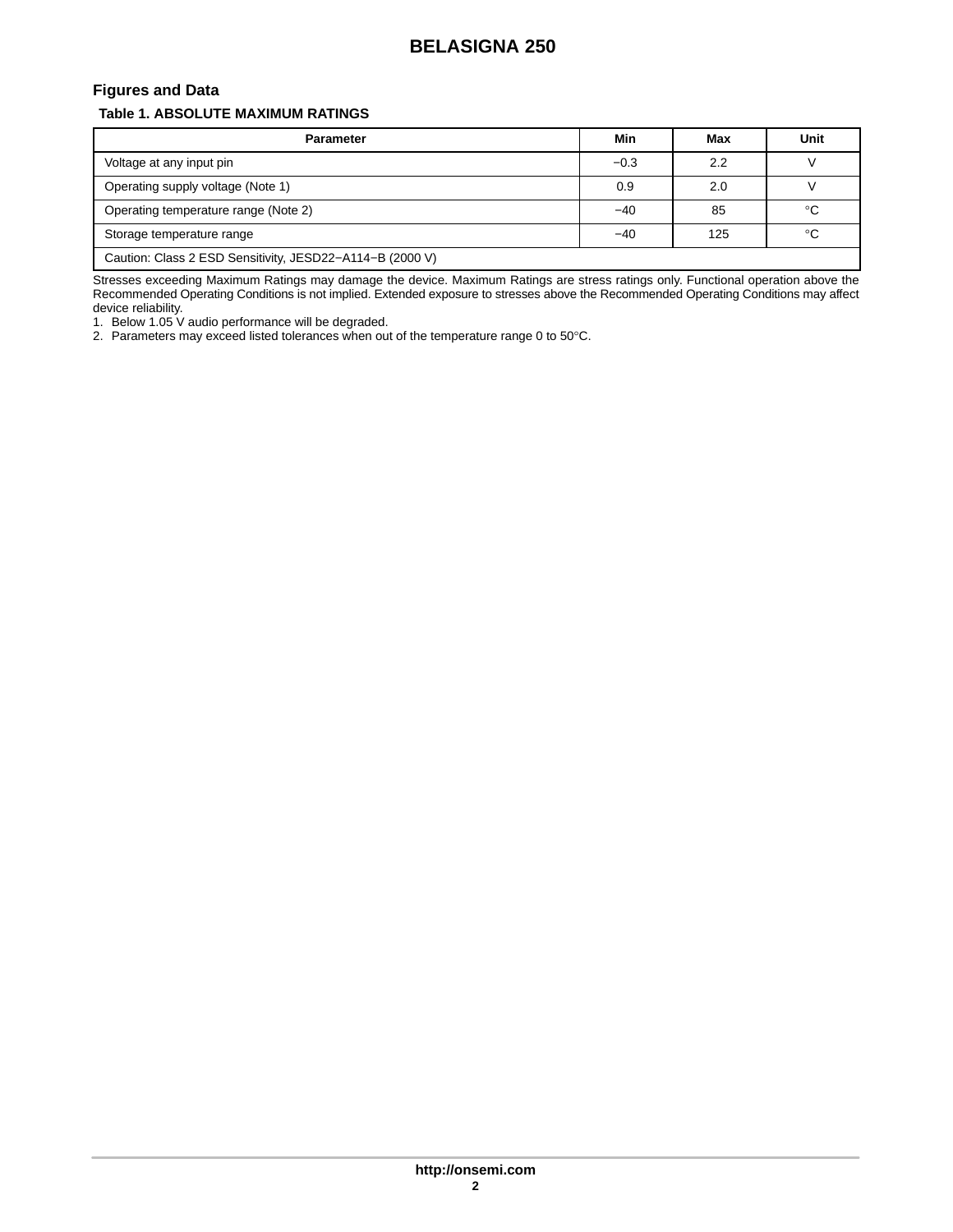#### <span id="page-2-0"></span>**Electrical Performance Specifications**

The parameters in Table 2 do not vary with WOLA filterbank configuration. The tests were performed at 20°C with a clean 1.8 V supply voltage. BELASIGNA 250 was running in high voltage mode (VDDC = 1.8 V). The system clock (SYS\_CLK) was set to 5.12 MHz and a sampling frequency of 16 kHz was used with MCLK was set to 1.28 MHz.

Parameters marked as screened are tested on each chip. Other parameters are qualified but not tested on every part.

## **Table 2. ELECTRICAL SPECIFICATIONS**

| <b>Description</b>                    | Symbol                     | <b>Conditions</b>                                | Min                      | <b>Typ</b>               | Max                      | <b>Units</b> | <b>Screened</b> |
|---------------------------------------|----------------------------|--------------------------------------------------|--------------------------|--------------------------|--------------------------|--------------|-----------------|
| <b>OVERALL</b>                        |                            |                                                  |                          |                          |                          |              |                 |
| Supply voltage                        | V <sub>BAT</sub>           |                                                  | 0.9<br>(Note 3)          | 1.8                      | 2.0                      | $\mathsf V$  |                 |
| Current consumption                   | I <sub>BAT</sub>           | $SYS_CLK = 1.28 MHz$ ,<br>sample rate = $16$ kHz |                          | 650                      |                          | $\mu$ A      |                 |
|                                       |                            | 5.12 MHz, 16 kHz                                 | $\qquad \qquad -$        | $\mathbf{1}$             | $\overline{\phantom{0}}$ | mA           |                 |
|                                       |                            | 19.2 MHz, 16 kHz                                 |                          | 5                        |                          | mA           |                 |
|                                       |                            | 49.152 MHz, 16 kHz                               | $\qquad \qquad -$        | 10                       | $\qquad \qquad -$        | mA           |                 |
|                                       |                            | 49.152 MHz, 48 kHz                               |                          | 13                       | $\overline{\phantom{0}}$ | mA           |                 |
| VREG (1 µF External Capacitor)        |                            |                                                  |                          |                          |                          |              |                 |
| Regulated voltage output              | $V_{REG}$                  |                                                  | 0.95                     | 1.00                     | 1.05                     | V            | $\sqrt{}$       |
| <b>Regulator PSRR</b>                 | VREG_PSRR                  | 1 kHz                                            | 50                       | 55                       |                          | dB           |                 |
| Load current                          | <b>ILOAD</b>               |                                                  | $\qquad \qquad -$        | $\overline{\phantom{0}}$ | 2                        | mA           |                 |
| Load regulation                       | <b>LOADREG</b>             |                                                  |                          | 11                       | 20                       | mV/mA        |                 |
| Line regulation                       | <b>LINE<sub>REG</sub></b>  |                                                  | $\overline{\phantom{0}}$ | 2                        | 5                        | mV/V         |                 |
| VDBL (1 µF External Capacitor)        |                            |                                                  |                          |                          |                          |              |                 |
| Regulated doubled voltage output      | <b>VDBL</b>                |                                                  | 1.9                      | 2.0                      | 2.1                      | $\vee$       | $\sqrt{}$       |
| <b>Regulator PSRR</b>                 | <b>VDBL<sub>PSRR</sub></b> | 1 kHz                                            | 45                       | 50                       |                          | dB           |                 |
| Load current                          | <b>ILOAD</b>               |                                                  | $\overline{\phantom{0}}$ | $\overline{\phantom{0}}$ | 2                        | mA           |                 |
| Load regulation                       | <b>LOADREG</b>             |                                                  | $\overline{\phantom{0}}$ | 120                      | 200                      | mV/mA        | $\sqrt{}$       |
| Line regulation                       | LINE <sub>REG</sub>        |                                                  | $\overline{\phantom{0}}$ | 5                        | 10                       | mV/V         |                 |
| <b>VDDC (1 µF External Capacitor)</b> |                            |                                                  |                          |                          |                          |              |                 |
| Digital supply voltage output         | <b>VDDC</b>                | LV mode (VREG)                                   | 0.9                      | 1.0                      | 1.1                      | $\vee$       | $\sqrt{}$       |
|                                       |                            | DV mode (VDBL)                                   | 1.8                      | 2.0                      | 2.2                      | V            | $\sqrt{}$       |
| <b>Regulator PSRR</b>                 | <b>VDDC<sub>PSRR</sub></b> | LV mode; 1 kHz                                   | 20                       | 28                       | $\qquad \qquad -$        | dB           |                 |
|                                       |                            | DV mode; 1 kHz                                   | 40                       | 48                       | $\overline{\phantom{0}}$ | dB           |                 |
| Load current                          | <b>ILOAD</b>               | All modes                                        | $\overline{\phantom{0}}$ | $\overline{\phantom{0}}$ | 3.5                      | mA           |                 |
| VDDC (1 µF External Capacitor)        |                            |                                                  |                          |                          |                          |              |                 |
| Load regulation                       | LOAD <sub>REG</sub>        | LV mode                                          | -                        | 5                        | 10                       | mV/mA        | $\sqrt{}$       |
|                                       |                            | DV mode                                          | $\overline{\phantom{0}}$ | 150                      | 250                      | mV/mA        | $\sqrt{}$       |
| Line regulation                       | LINE <sub>REG</sub>        | LV mode                                          | $\qquad \qquad -$        | 1.5                      | 10                       | mV/V         |                 |
|                                       |                            | DV mode                                          |                          | 5                        | 10                       | mV/V         |                 |
| <b>POWER-ON-RESET (POR)</b>           |                            |                                                  |                          |                          |                          |              |                 |
| POR startup voltage                   | <b>VDDCSTARTUP</b>         |                                                  | 0.78                     | 0.83                     | 0.88                     | $\vee$       |                 |
| POR shutdown voltage                  | <b>VDDC</b> SHUTDOWN       |                                                  | 0.76                     | 0.81                     | 0.86                     | $\mathsf{V}$ |                 |

[3](#page-5-0). Audio performance will be degraded below 1.05 V.

[4](#page-5-0). Measured with a = 12 dB input signal.

[5](#page-5-0). Input stage delay is inversely proportional to sampling frequency.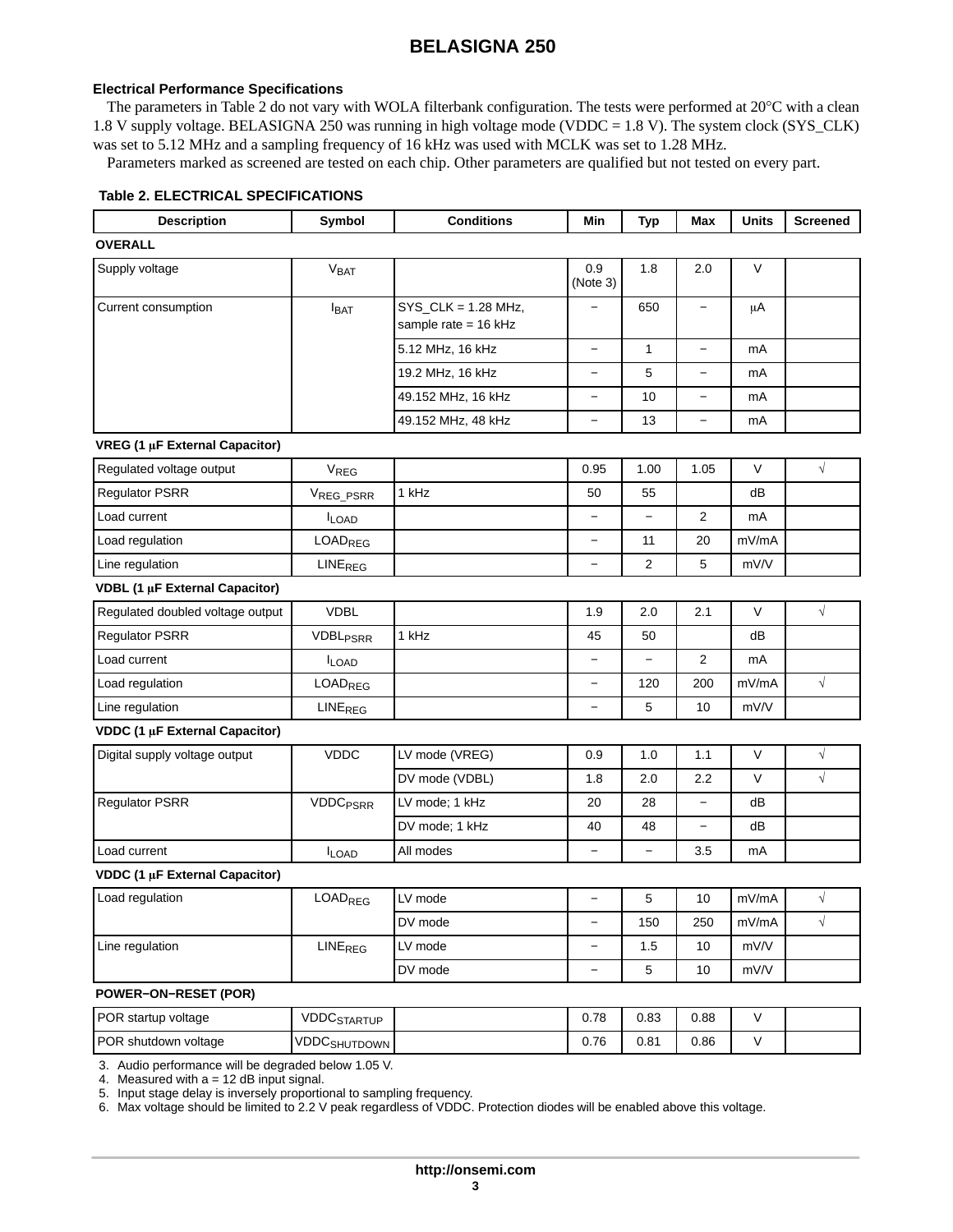### **Table [2.](#page-2-0) ELECTRICAL SPECIFICATIONS** (continued)

| <b>Description</b>          | Symbol                        | <b>Conditions</b> | Min | Typ | Max | <b>Units</b> | <b>Screened</b> |
|-----------------------------|-------------------------------|-------------------|-----|-----|-----|--------------|-----------------|
| <b>POWER-ON-RESET (POR)</b> |                               |                   |     |     |     |              |                 |
| <b>POR hysteresis</b>       | I POR <sub>HYSTERESIS</sub> I |                   | 10  | 16  | 22  | mV           |                 |
| POR duration                | $\mathsf{T_{POR}}$            |                   |     | 10  | 15  | ms           |                 |
| <b>INPLIT STAGE</b>         |                               |                   |     |     |     |              |                 |

#### **INPUT STAGE**

| Analog input voltage                             | $V_{IN}$               |                                                                                                                                 | $\mathbf 0$                                                                                                       | $\overline{\phantom{0}}$                     | 2                                           | V                  |            |
|--------------------------------------------------|------------------------|---------------------------------------------------------------------------------------------------------------------------------|-------------------------------------------------------------------------------------------------------------------|----------------------------------------------|---------------------------------------------|--------------------|------------|
| Preamplifier gain tolerance                      | PAG                    | 1 kHz                                                                                                                           | $-1.5$                                                                                                            | $\equiv$                                     | 1.5                                         | dB                 | $\sqrt{ }$ |
| Preamplifier gain mismatch be-<br>tween channels |                        | 1 kHz                                                                                                                           | $-1$                                                                                                              | $\qquad \qquad -$                            | 1                                           | dB                 |            |
| Input impedance                                  | $R_{IN}$               | 0 dB preamplifer gain                                                                                                           | $\equiv$                                                                                                          | 250                                          | $\overline{\phantom{0}}$                    | $k\Omega$          |            |
|                                                  |                        | Non-zero preamplifier gains                                                                                                     | 400                                                                                                               | 550                                          | 700                                         | $\mathsf{k}\Omega$ | $\sqrt{}$  |
| Input referred noise                             | $IN_{IRN}$             | Unweighted,<br>20 Hz to 8 kHz BW<br>Preamplifier setting:<br>$0$ dB<br>12 dB<br>15dB<br>18dB<br>21 dB<br>24 dB<br>27dB<br>30 dB | —<br>$\overline{\phantom{0}}$<br>$\overline{\phantom{0}}$<br>$\overline{\phantom{0}}$<br>$\overline{\phantom{0}}$ | 40<br>12<br>8<br>6<br>4.5<br>4<br>3.5<br>3   | 55<br>14<br>11<br>8<br>5.5<br>5<br>4.5<br>4 | µVrms              |            |
| Input dynamic range                              | <b>IN<sub>DR</sub></b> | 1 kHz, 20 Hz to 8 kHz BW<br>Preamplifier setting:<br>$0$ dB<br>12 dB<br>15dB<br>18dB<br>21 dB<br>24 dB<br>27dB<br>30 dB         | 85<br>84<br>84<br>83<br>82<br>81<br>80<br>78                                                                      | 88<br>87<br>87<br>86<br>85<br>84<br>83<br>81 | $\overline{\phantom{0}}$                    | dB                 |            |
| Input peak THD+N (Note 4)                        | $IN$ <sub>THDN</sub>   | Any valid preamplifier gain,<br>1 kHz                                                                                           | $\overline{\phantom{0}}$                                                                                          | $-63$                                        | $-60$                                       | dB                 | $\sqrt{}$  |
| Input stage delay (Note 5)                       |                        |                                                                                                                                 |                                                                                                                   | 200                                          | $\equiv$                                    | μs                 |            |

#### **DIRECT DIGITAL OUTPUT**

| Maximum load current | l <sub>DO</sub>          | Normal mode                              |         |       | 13    | mA     |  |
|----------------------|--------------------------|------------------------------------------|---------|-------|-------|--------|--|
|                      |                          | High power mode                          |         |       | 25    | mA     |  |
| Output impedance     | $R_{DO}$                 | Normal mode                              |         | 9     | 11    | Ω      |  |
|                      |                          | High power mode                          |         | 5     | 6     | Ω      |  |
| Output dynamic range | DO <sub>DR</sub>         | Unweighted, 100 Hz to<br>8 kHz BW, mono  | 90      | 93    | -     | dB     |  |
| Output THD+N         | <b>DOTHDN</b>            | Unweighted, 100 Hz to<br>22 kHz BW, mono |         | $-79$ | $-76$ | dB     |  |
| Output voltage       | <b>DO<sub>VOUT</sub></b> |                                          | $-Vbat$ |       | Vbat  | $\vee$ |  |

## **ANALOG OUTPUT STAGE**

| Analoo<br>voltage<br>outou<br>. . | <b>VOUT</b>                    |  | - | - |  |
|-----------------------------------|--------------------------------|--|---|---|--|
| .<br>$\sim$                       | $\cdot$ $\sim$ $\cdot$ $\cdot$ |  |   |   |  |

[3](#page-5-0). Audio performance will be degraded below 1.05 V.

[4](#page-5-0). Measured with a = 12 dB input signal.

[5](#page-5-0). Input stage delay is inversely proportional to sampling frequency.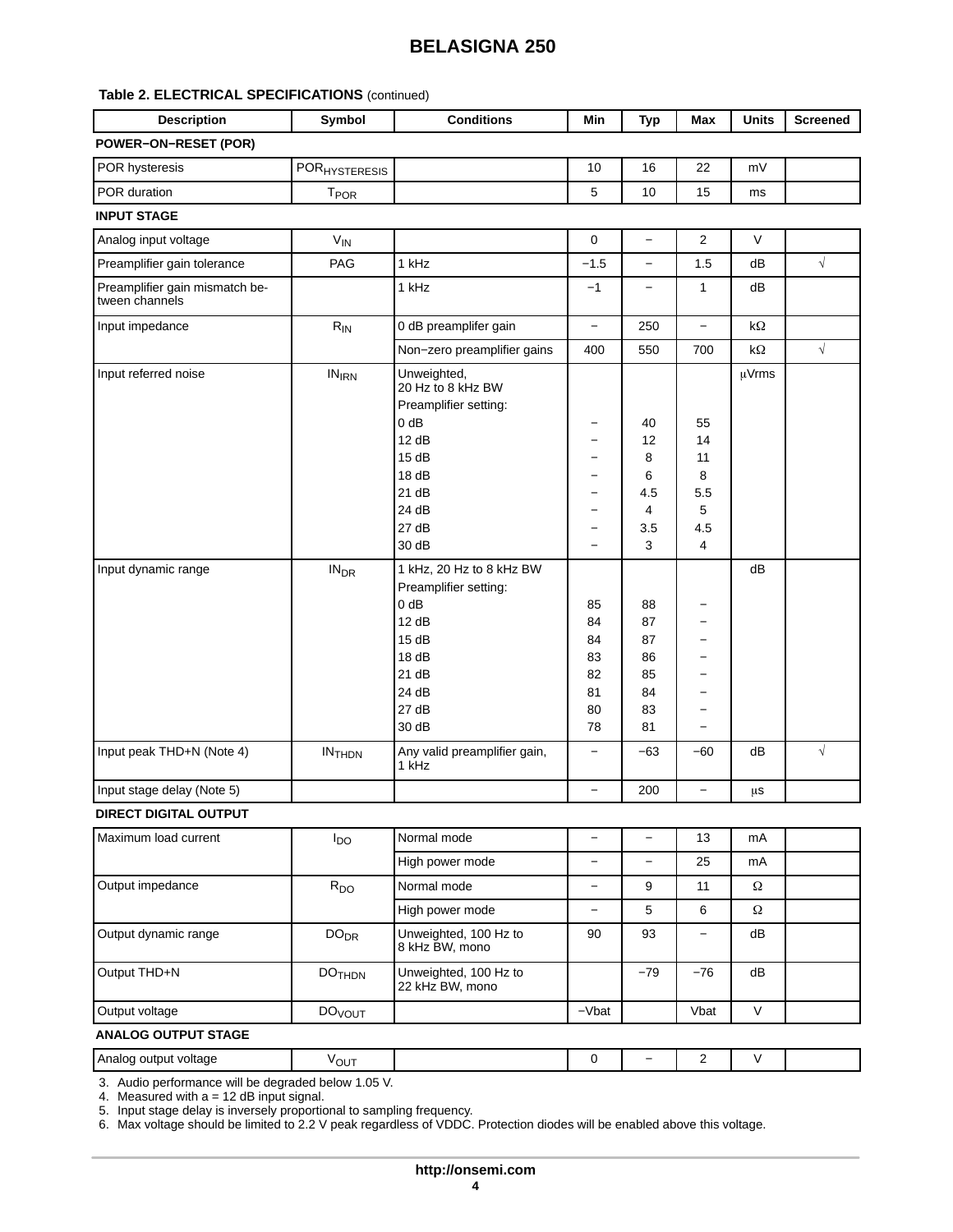### **Table [2.](#page-2-0) ELECTRICAL SPECIFICATIONS** (continued)

| <b>Description</b>                                                       | Symbol                    | <b>Conditions</b>                                                                          | Min                                                            | <b>Typ</b>                                          | Max                                     | <b>Units</b> | <b>Screened</b> |
|--------------------------------------------------------------------------|---------------------------|--------------------------------------------------------------------------------------------|----------------------------------------------------------------|-----------------------------------------------------|-----------------------------------------|--------------|-----------------|
| <b>ANALOG OUTPUT STAGE</b>                                               |                           |                                                                                            |                                                                |                                                     |                                         |              |                 |
| Attenuator gain tolerance                                                | <b>ATG</b>                | Input is -6 dB re: full scale @<br>1 kHz (all preamplifier gains)                          | $-1$                                                           | —                                                   | 1                                       | dB           | $\sqrt{}$       |
| Output impedance                                                         | $R_{OUT}$                 | Attenuator settings:<br>$0$ dB<br>12 dB<br>15dB<br>18dB<br>21 dB<br>24 dB<br>27dB<br>30 dB | 1<br>9<br>$\overline{7}$<br>4<br>3<br>$\overline{2}$<br>1<br>1 | 2<br>13<br>10<br>8<br>6<br>4<br>3<br>$\overline{2}$ | 5<br>17<br>14<br>12<br>9<br>7<br>6<br>5 | kΩ           | $\sqrt{}$       |
| Output noise                                                             | OUT <sub>N</sub>          | 0 dB attenuation                                                                           | $\overline{\phantom{0}}$                                       | 33                                                  | 40                                      | $\mu V$      |                 |
| Output dynamic range                                                     | <b>OUT<sub>DR</sub></b>   | Unweighted, 100 Hz to<br>8 kHz BW, mono                                                    | 85                                                             | 87                                                  | $\overline{\phantom{0}}$                | dB           |                 |
| Output THD+N                                                             | <b>OUT<sub>THDN</sub></b> | Unweighted, 100 Hz to<br>22 kHz BW, mono                                                   |                                                                | $-70$                                               | $-67$                                   | dB           |                 |
| <b>ANTI-ALIASING FILTERS (Input and Output)</b>                          |                           |                                                                                            |                                                                |                                                     |                                         |              |                 |
| Preamplifier filter cut-off frequency                                    |                           | Preamp not bypassed                                                                        | $\overline{\phantom{0}}$                                       | 25                                                  | $\equiv$                                | kHz          |                 |
| Digital anti-aliasing filter cut-off<br>frequency                        |                           |                                                                                            | $\overline{\phantom{0}}$                                       | $f_s/2$                                             | $\overline{\phantom{0}}$                |              |                 |
| Analog output cut-off frequency                                          |                           | 25 kHz                                                                                     | 15                                                             | 25                                                  | 35                                      | kHz          |                 |
|                                                                          |                           | 12 kHz (only output filter)                                                                | 9                                                              | 12                                                  | 15                                      | kHz          |                 |
| Passband flatness                                                        |                           |                                                                                            | $-1$                                                           |                                                     | $\mathbf{1}$                            | dB           |                 |
| Stopband attenuation                                                     |                           | 60 kHz (12 kHz cut-off)                                                                    | $\overline{\phantom{0}}$                                       | 60                                                  | $\overline{\phantom{0}}$                | dB           |                 |
| <b>LOW-SPEED A/D</b>                                                     |                           |                                                                                            |                                                                |                                                     |                                         |              |                 |
| Input voltage                                                            |                           | Peak input voltage                                                                         | 0                                                              | $\qquad \qquad -$                                   | 2.0                                     | V            | $\sqrt{}$       |
| <b>INL</b>                                                               |                           | From GND to 2*VREG                                                                         | $\overline{\phantom{0}}$                                       | —                                                   | 10                                      | <b>LSB</b>   |                 |
| <b>DNL</b>                                                               |                           | From GND to 2*VREG                                                                         | $\overline{\phantom{0}}$                                       | $\overline{\phantom{0}}$                            | 2                                       | <b>LSB</b>   |                 |
| Maximum variation over<br>temperature ( $0^{\circ}$ C to $50^{\circ}$ C) |                           |                                                                                            | $\overline{\phantom{0}}$                                       | $\overline{\phantom{0}}$                            | 5                                       | <b>LSB</b>   |                 |
| Sampling frequency                                                       |                           | All channels sequentially                                                                  | $\overline{\phantom{0}}$                                       | 12.8                                                | $\overline{\phantom{0}}$                | kHz          |                 |
| Channel sampling frequency                                               |                           | 8 channels                                                                                 |                                                                | 1.6                                                 | $\overline{\phantom{0}}$                | kHz          |                 |
| <b>DIGITAL PADS</b>                                                      |                           |                                                                                            |                                                                |                                                     |                                         |              |                 |
| Voltage level for high input                                             | $V_{\text{IH}}$           |                                                                                            | <b>VDDC</b><br>$*0.8$                                          |                                                     | <b>VDDC</b><br>$+0.5$<br>(Note 6)       | V            |                 |
| Voltage level for low input                                              | $V_{IL}$                  |                                                                                            | $-0.3$                                                         | $\overline{\phantom{0}}$                            | <b>VDDC</b><br>$*0.2$                   | $\vee$       |                 |
| Input capacitance for digital pads                                       | $C_{IN}$                  |                                                                                            | $\overline{\phantom{0}}$                                       | $\overline{2}$                                      | $\overline{\phantom{0}}$                | pF           |                 |
| Pull-up resistance for digital input<br>pads                             | $R_{UP\_IN}$              |                                                                                            | -                                                              | 260                                                 | -                                       | kΩ           | $\sqrt{}$       |
| Pull-down resistance to VDDC for                                         | R <sub>DOWN_IN</sub>      | $VDDC = 1.0 V$                                                                             | $\overline{\phantom{a}}$                                       | 430                                                 | $\overline{\phantom{0}}$                | $k\Omega$    |                 |
| digital input pads                                                       |                           | $VDDC = 1.25 V$                                                                            | $\qquad \qquad -$                                              | 260                                                 | $\overline{\phantom{0}}$                | $k\Omega$    | $\sqrt{}$       |
|                                                                          |                           | $VDDC = 2.0 V$                                                                             |                                                                | 140                                                 | $\overline{\phantom{0}}$                | k $\Omega$   |                 |

[3](#page-5-0). Audio performance will be degraded below 1.05 V.

[4](#page-5-0). Measured with a = 12 dB input signal.

[5](#page-5-0). Input stage delay is inversely proportional to sampling frequency.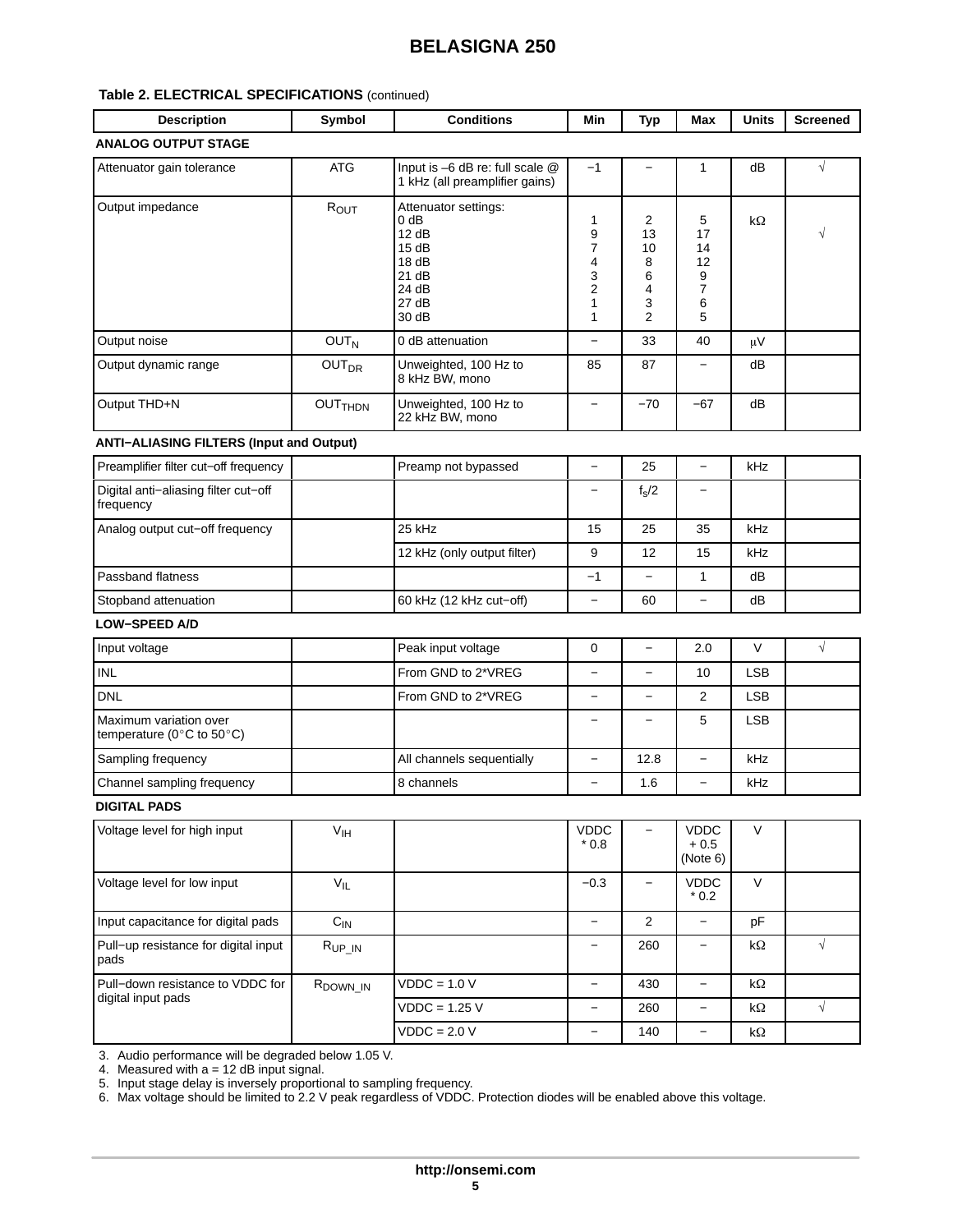## <span id="page-5-0"></span>**Table [2.](#page-2-0) ELECTRICAL SPECIFICATIONS** (continued)

| <b>Description</b>                           | Symbol                   | <b>Conditions</b>            | Min                      | <b>Typ</b>               | <b>Max</b>               | <b>Units</b>  | <b>Screened</b> |
|----------------------------------------------|--------------------------|------------------------------|--------------------------|--------------------------|--------------------------|---------------|-----------------|
| <b>DIGITAL PADS</b>                          |                          |                              |                          |                          |                          |               |                 |
| Pull-up resistance for digital input<br>pads | $R_{UP IN}$              |                              | $\qquad \qquad -$        | 260                      |                          | $k\Omega$     | $\sqrt{ }$      |
| Rise and fall time                           | Tr, Tf                   | Digital output pad           | $\overline{\phantom{0}}$ | $\equiv$                 | 100                      | ns            |                 |
| <b>ESD</b>                                   |                          | Human Body Model             | 2                        | $\overline{\phantom{0}}$ | $\overline{\phantom{0}}$ | kV            |                 |
| Latch-up                                     |                          | $V <$ GNDO, $V >$ VDDO       | 200                      | -                        | $\overline{\phantom{0}}$ | mA            |                 |
| <b>OSCILLATION CIRCUITRY</b>                 |                          |                              |                          |                          |                          |               |                 |
| Internal oscillator frequency                | SYS_CLK                  |                              | 0.5                      | $\overline{\phantom{0}}$ | 10.24                    | <b>MHz</b>    |                 |
| Calibrated clock frequency                   | SYS_CLK                  |                              | $-1$                     | ±0                       | $+1$                     | $\%$          | $\sqrt{}$       |
| Internal oscillator jitter                   |                          | System clock: 1.28 MHz       | $\overline{\phantom{0}}$ | 0.4                      | 1                        | ns            |                 |
| External oscillator tolerances               |                          | Duty cycle                   | 45                       | 50                       | 55                       | $\frac{0}{0}$ |                 |
|                                              |                          | System clock: 50 MHz         | $\overline{\phantom{0}}$ | -                        | 300                      | ps            |                 |
| Maximum working frequency                    | <b>CLK<sub>MAX</sub></b> | External clock; VBAT: 1.25 V |                          | $\overline{\phantom{0}}$ | 10                       | <b>MHz</b>    |                 |
|                                              |                          | External clock; VBAT: 1.8 V  | $\overline{\phantom{0}}$ | -                        | 50                       | <b>MHz</b>    |                 |
| <b>IR INTERFACE</b>                          |                          |                              |                          |                          |                          |               |                 |
| Carrier frequency                            |                          |                              | 39                       | 40                       | 41                       | kHz           |                 |
| Data rate                                    |                          |                              | 1150                     | 1200                     | 1250                     | bit/s         |                 |
| Input current                                |                          |                              | 0.1                      | -                        | 15                       | μA            |                 |
| <b>DIGITAL INTERFACES</b>                    |                          |                              |                          |                          |                          |               |                 |
| <b>TWSS baud rate</b>                        |                          | $PCLK \leq 1.92$ MHz         | $\overline{\phantom{0}}$ | $\overline{\phantom{0}}$ | 100                      | kbps          |                 |
|                                              |                          | <b>PCLK &gt; 1.92 MHz</b>    | $\overline{\phantom{0}}$ | -                        | 400                      | kbps          |                 |
| General-purpose UART                         |                          | $PCLK = 3.81 MHz$            | $\overline{\phantom{0}}$ | -                        | 762                      | kbps          |                 |
| baud rate                                    |                          | $PCLK = 7.62 MHz$            | $\overline{\phantom{0}}$ | $\overline{\phantom{0}}$ | 1.524                    | <b>Mbps</b>   |                 |
| Debug port baud rate                         |                          |                              | $\overline{\phantom{0}}$ | $\overline{\phantom{0}}$ | 115.2                    | kbps          |                 |

3. Audio performance will be degraded below 1.05 V.

4. Measured with a = 12 dB input signal.

5. Input stage delay is inversely proportional to sampling frequency.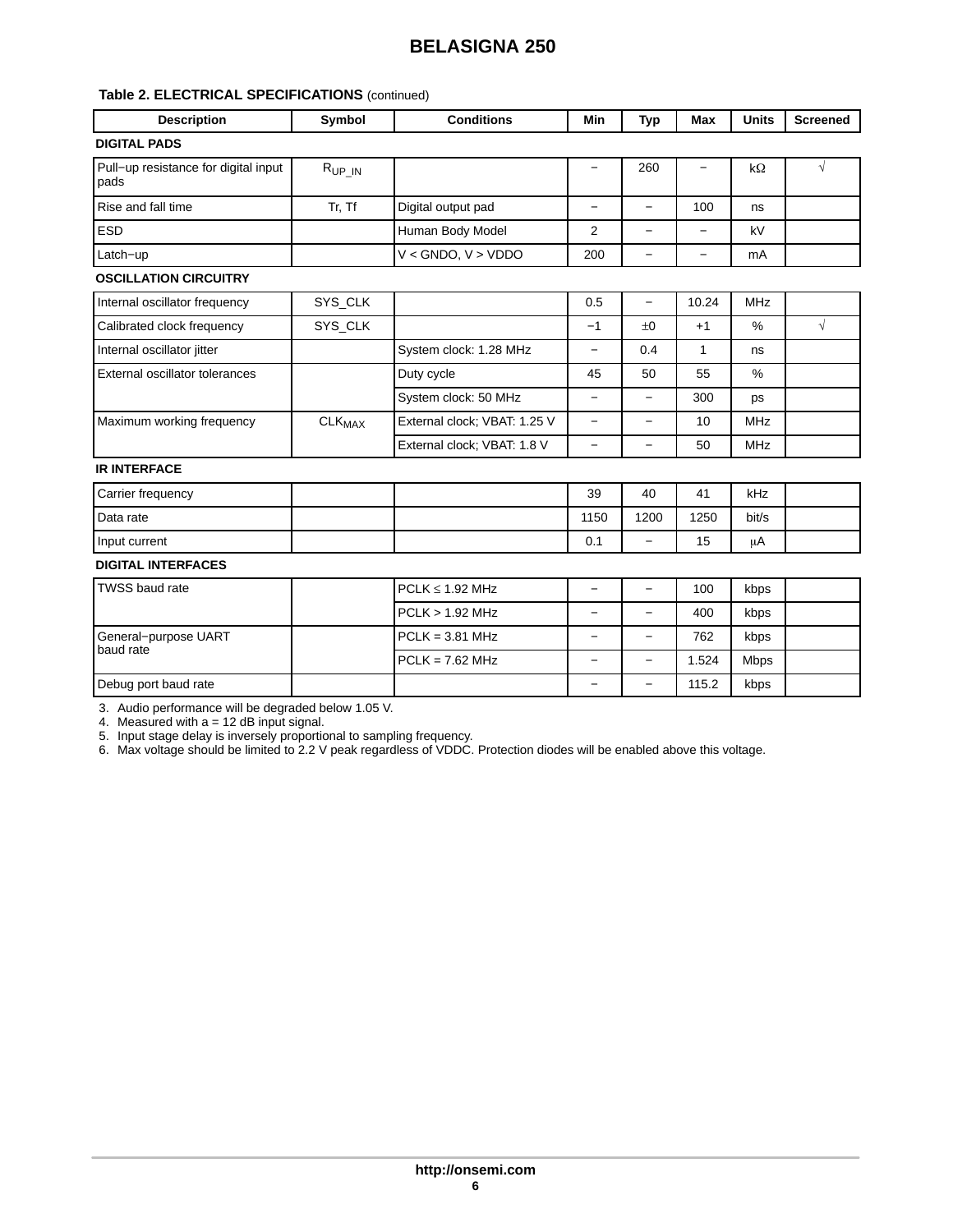## <span id="page-6-0"></span>**Mechanical Information and Circuit Design Guidelines**

#### **Mechanical Information**

BELASIGNA 250 is available in two packages in production quantities:

- A 7 x 7 mm LFBGA package where all the device I/Os are available at the BGA level
- A 5 x 5 mm CABGA package

BELASIGNA 250 also exists in a PLCC package, but it is only used on the evaluation and development board. The PLCC package is not available in production quantities. A separate data sheet is available for this part (part number 0W548−001−XTD). Contact ON Semiconductor for more information on this package option.

All BELASIGNA 250 package options are Green (RoHS− compliant). Contact ON Semiconductor for supporting documentation.

A total of 51 active pins are present on the BELASIGNA 250 7 x 7 mm LFBGA package option. This package contains a total of 64 balls, organized in an 8−by−8 array. A description of these pins is given in Table 3.

| Pad Index      | <b>BELASIGNA 250 Pin Name</b> | <b>Description</b>                                 | I/O          | A/D |
|----------------|-------------------------------|----------------------------------------------------|--------------|-----|
| F <sub>2</sub> | <b>VBAT</b>                   | Power supply                                       | $\mathbf{I}$ | A   |
| <b>B3, E2</b>  | <b>AGND</b>                   | Analog ground                                      | N/A          | A   |
| E4             | <b>RCVRBAT</b>                | Digital output power supply                        | $\mathbf{I}$ | Α   |
| H <sub>4</sub> | <b>RCVRGND</b>                | Digital output ground                              | N/A          | A   |
| D <sub>6</sub> | <b>VDDC</b>                   | Digital core power supply                          | O            | D   |
| F7             | <b>GNDC</b>                   | Digital core ground                                | N/A          | D   |
| H6, C5         | <b>VDDO</b>                   | Digital pads power supply                          | $\mathbf{I}$ | D   |
| A6, F6         | <b>GNDO</b>                   | Digital pads ground                                | N/A          | D   |
| E <sub>1</sub> | <b>VREG</b>                   | Microphone power supply                            | O            | Α   |
| A1             | <b>VDBL</b>                   | Doubled voltage output                             | O            | Α   |
| <b>B2</b>      | CAP <sub>0</sub>              | Charge pump capacitor connection                   | N/A          | Α   |
| A2             | CAP1                          | Charge pump capacitor connection                   | N/A          | A   |
| <b>B1</b>      | AI0                           | Microphone input                                   | $\mathbf{I}$ | Α   |
| C <sub>1</sub> | AI1/LOUT                      | Microphone input / direct audio input              | $\mathbf{I}$ | A   |
| C <sub>2</sub> | AI <sub>2</sub>               | Microphone input                                   | $\mathbf{I}$ | Α   |
| D <sub>1</sub> | AI <sub>3</sub>               | Microphone input                                   | $\mathbf{I}$ | A   |
| F <sub>1</sub> | AI_RC                         | Remote control input                               | $\mathbf{I}$ | Α   |
| D <sub>3</sub> | <b>AIR</b>                    | Audio input reference                              | N/A          | A   |
| G <sub>3</sub> | RCVR0+                        | Digital output 0 positive output                   | O            | A   |
| H3             | RCVR0-                        | Digital output 0 negative output                   | O            | A   |
| H2             | AO0/RCVR1+                    | Analog output 0 / digital output 1 positive output | O            | Α   |
| H1             | AO1/RCVR1-                    | Analog output 1 / digital output 1 negative output | O            | A   |
| F <sub>3</sub> | <b>AOR</b>                    | Analog output reference                            | N/A          | Α   |
| H <sub>8</sub> | DEBUG_RX                      | RS-232 serial input                                | ı            | D   |
| G8             | DEBUG_TX                      | RS-232 serial output                               | O            | D   |
| H7             | EXT_CLK                       | External clock input / output                      | 1/O          | D   |
| C <sub>3</sub> | SPI_CLK                       | SPI clock                                          | $\circ$      | D   |
| A3             | SPI_CS                        | SPI chip select                                    | O            | D   |
| <b>B4</b>      | SPI_SERO                      | SPI serial output                                  | O            | D   |

### **Table 3. LFBGA PIN DESCRIPTIONS**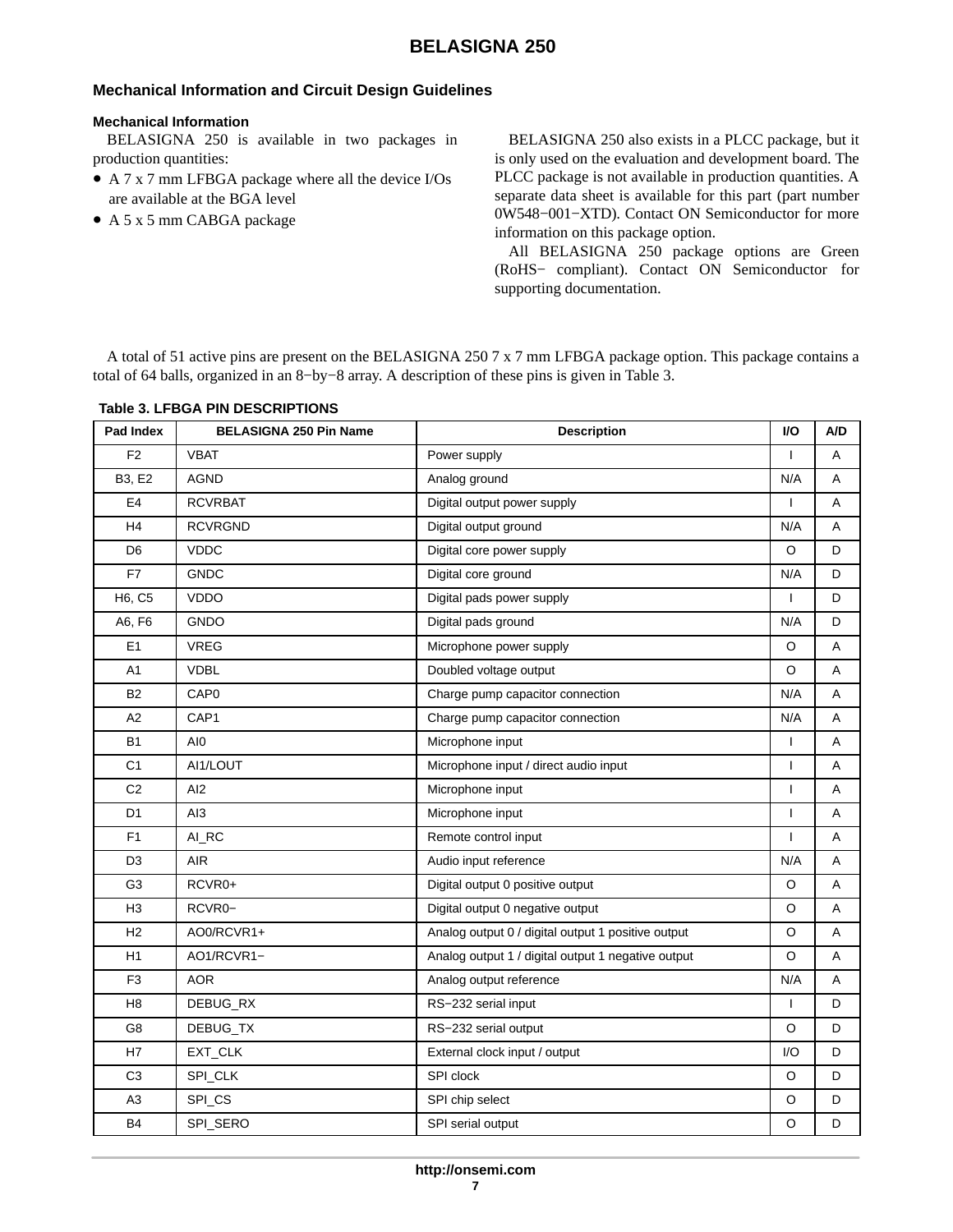| Pad Index      | <b>BELASIGNA 250 Pin Name</b>     | <b>Description</b>                                                            | <b>VO</b>              | A/D |
|----------------|-----------------------------------|-------------------------------------------------------------------------------|------------------------|-----|
| A <sub>4</sub> | SPI_SERI                          | SPI serial input                                                              |                        | D   |
| E <sub>6</sub> | TWSS CLK                          | Two-wire synchronous serial clock                                             | $l/O$                  | D   |
| F <sub>8</sub> | <b>TWSS DATA</b>                  | Two-wire synchronous serial data                                              | $\mathsf{U}\mathsf{O}$ | D   |
| G <sub>5</sub> | GPIO[0] / I2S FD                  | General-purpose input or output / I2S digital frame                           | $\mathsf{U}\mathsf{O}$ | D   |
| H <sub>5</sub> | GPIO[1] / I2S_IND                 | General-purpose input or output / I2S digital input                           | $U$                    | D   |
| G4             | GPIO[2] / I2S_INA                 | General-purpose input or output / I2S analog input                            | $U$                    | D   |
| F <sub>5</sub> | GPIO[3] / NCLK_DIV_RESET / I2S_FA | General-purpose input or output / I2S analog frame                            | $l/O$                  | D   |
| B <sub>5</sub> | GPIO[4] / LSAD [0] / I2S_OUTD     | General-purpose input or output / low-speed A/D input /<br>I2S digital output | $\mathsf{U}\mathsf{O}$ | D/A |
| A <sub>5</sub> | GPIO[5] / LSAD[1] / I2S_OUTA      | General-purpose input or output / low-speed A/D input /<br>I2S analog output  | $\mathsf{U}\mathsf{O}$ | D/A |
| <b>B6</b>      | GPIO[6] / LSAD[2]                 | General-purpose input or output / low-speed A/D input                         | $\mathsf{U}\mathsf{O}$ | D/A |
| A7             | GPIO[7] / LSAD[3]                 | General-purpose input or output / low-speed A/D input                         | $\mathsf{U}\mathsf{O}$ | D/A |
| A8             | GPIO[8] / LSAD[4] / UART_TX       | General-purpose input or output / low-speed A/D input /<br><b>UART</b> output | $\mathsf{U}\mathsf{O}$ | D/A |
| <b>B7</b>      | GPIO[9] / LSAD[5] / UART RX       | General-purpose input or output / low-speed A/D input /<br><b>UART</b> input  | $\mathsf{U}\mathsf{O}$ | D/A |
| B <sub>8</sub> | GPIO[10] / UCLK                   | General-purpose input or output / user clock                                  | $\mathsf{U}\mathsf{O}$ | D   |
| C7             | GPIO[11] / PCM CLK                | General-purpose input or output / PCM clock                                   | $U$                    | D   |
| C <sub>8</sub> | GPIO[12] / PCM SERI               | General-purpose input or output / PCM serial input                            | I/O                    | D   |
| D7             | GPIO[13] / PCM SERO               | General-purpose input or output / PCM serial output                           | $U$                    | D   |
| D <sub>8</sub> | GPIO[14] / PCM FRAME              | General-purpose input or output / PCM frame                                   | $U$                    | D   |
| E7             | GPIO[15]                          | General-purpose input or output                                               | $\mathsf{U}\mathsf{O}$ | D   |

## <span id="page-7-0"></span>**Table [3.](#page-6-0) LFBGA PIN DESCRIPTIONS** (continued)

NOTE: Unlisted pads must be left unconnected.

## **Weight**

BELASIGNA 250 LFBGA (0W888−002−XTP) has an average weight of 0.1275 grams.

A total of 49 active pins are present on this CABGA package of BELASIGNA 250. A description of these pads is given in Table 4.

## **Table 4. CABGA PIN DESCRIPTIONS**

| Pad Index      | <b>BELASIGNA 250 Pad Name</b> | <b>Description</b>                | <b>VO</b> | A/D |
|----------------|-------------------------------|-----------------------------------|-----------|-----|
| H7             | <b>VBAT</b>                   | Power supply                      |           | A   |
| H5, J6, H6     | <b>AGND</b>                   | Analog ground                     | N/A       | A   |
| H8             | <b>RCVRBAT</b>                | Digital output power supply       |           | A   |
| G8             | <b>RCVRGND</b>                | Digital output ground             | N/A       | A   |
| D9, C3         | <b>VDDC</b>                   | Digital core power supply         | O         | D   |
| C <sub>8</sub> | <b>GNDC</b>                   | Digital core ground               | N/A       | D   |
| J <sub>5</sub> | <b>VREG</b>                   | Regulated microphone power supply | O         | A   |
| J1             | <b>VDBL</b>                   | Doubled voltage output            | O         | A   |
| F <sub>1</sub> | SPI_CS                        | SPI chip select                   | O         | D   |
| G <sub>2</sub> | SPI CLK                       | <b>SPI Clock</b>                  | $\circ$   | D   |
| F <sub>2</sub> | SPI SERO                      | SPI serial output                 | O         | D   |
| E <sub>1</sub> | SPI SERI                      | SPI serial input                  |           | D   |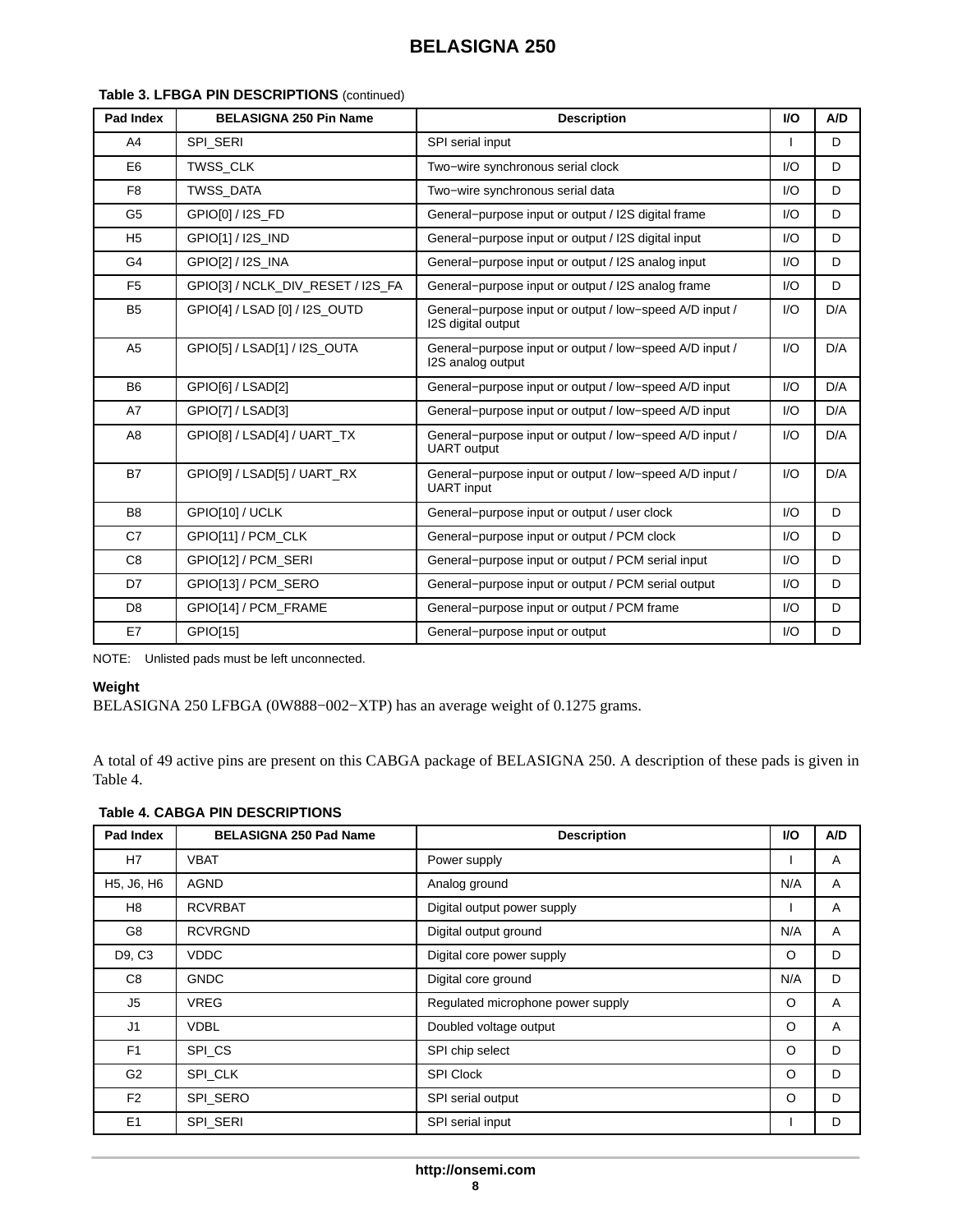| Table 4. CABGA PIN DESCRIPTIONS (continued) |                                 |  |
|---------------------------------------------|---------------------------------|--|
| $\overline{a}$                              | <b>DELACIONA OFO Deal Newse</b> |  |

| Pad Index      | <b>BELASIGNA 250 Pad Name</b>     | <b>Description</b>                                                            | I/O          | A/D |
|----------------|-----------------------------------|-------------------------------------------------------------------------------|--------------|-----|
| H1             | CAP <sub>0</sub>                  | Charge pump capacitor connection                                              | N/A          | A   |
| G <sub>1</sub> | CAP <sub>1</sub>                  | Charge pump capacitor connection                                              | N/A          | Α   |
| J2             | AI0                               | Microphone input                                                              |              | Α   |
| H <sub>3</sub> | AI1/LOUT                          | Microphone input / line-out audio output                                      | I/O          | Α   |
| J4             | AI2                               | Microphone input                                                              | $\mathbf{I}$ | A   |
| H <sub>4</sub> | AI3                               | Microphone input                                                              | $\mathbf{I}$ | A   |
| JЗ             | <b>AIR</b>                        | Audio input reference                                                         | N/A          | A   |
| G <sub>9</sub> | RCVR0+                            | Digital output 0 positive output                                              | O            | Α   |
| H9             | RCVR0-                            | Digital output 0 negative output                                              | O            | Α   |
| J9             | AO0/RCVR1+                        | Analog output 0 / digital output 1 positive output                            | O            | A   |
| J8             | AO1/RCVR1-                        | Analog output 1 / digital output 1 negative output                            | O            | Α   |
| J7             | <b>AOR</b>                        | Analog output reference                                                       | N/A          | A   |
| B9             | DEBUG RX                          | RS-232 serial input                                                           | $\mathbf{I}$ | D   |
| A <sub>9</sub> | DEBUG TX                          | RS-232 serial output                                                          | O            | D   |
| C <sub>9</sub> | EXT_CLK                           | External clock input / internal clock output                                  | I/O          | D   |
| A7             | TWSS_CLK                          | Two-wire synchronous serial clock                                             | I/O          | D   |
| A8             | TWSS_DATA                         | Two-wire synchronous serial data                                              | I/O          | D   |
| E8             | GPIO[0] / I2S FD                  | General-purpose input or output / I2S digital frame                           | $U$ O        | D   |
| E <sub>9</sub> | GPIO[1] / I2S_IND                 | General-purpose input or output / I2S digital input                           | I/O          | D   |
| F8             | GPIO[2] / I2S_INA                 | General-purpose input or output / I2S analog input                            | I/O          | D   |
| F <sub>9</sub> | GPIO[3] / NCLK_DIV_RESET / I2S_FA | General-purpose input or output / I2S analog frame                            | I/O          | D   |
| D <sub>2</sub> | GPIO[4] / LSAD [0] / I2S_OUTD     | General-purpose input or output / low-speed A/D input /<br>I2S digital output | I/O          | A/D |
| D <sub>1</sub> | GPIO[5] / LSAD[1] / I2S_OUTA      | General-purpose input or output / low-speed A/D input /<br>I2S analog output  | I/O          | A/D |
| C <sub>1</sub> | GPIO[6] / LSAD[2]                 | General-purpose input or output / low-speed A/D input                         | I/O          | A/D |
| <b>B1</b>      | GPIO[7] / LSAD[3]                 | General-purpose input or output / low-speed A/D input                         | I/O          | A/D |
| A <sub>1</sub> | GPIO[8] / LSAD[4] / UART_TX       | General-purpose input or output / low-speed A/D input /<br><b>UART</b> output | I/O          | A/D |
| A2             | GPIO[9] / LSAD[5] / UART_RX       | General-purpose input or output / low-speed A/D input /<br>UART input         | I/O          | A/D |
| A3             | GPIO[10] / UCLK                   | General-purpose input or output / user clock                                  | I/O          | D   |
| B4             | GPIO[11] / PCM_CLK                | General-purpose input or output / PCM clock                                   | I/O          | D   |
| A4             | GPIO[12] / PCM_SERI               | General-purpose input or output / PCM serial input                            | I/O          | D   |
| B <sub>5</sub> | GPIO[13] / PCM_SERO               | General-purpose input or output / PCM serial output                           | I/O          | D   |
| A <sub>5</sub> | GPIO[14] / PCM_FRAME              | General-purpose input or output / PCM frame                                   | I/O          | D   |
| A6             | GPIO[15]                          | General-purpose input or output                                               | I/O          | D   |

NOTE: There are 9 unlisted pads that must be left unconnected. (B2, B3, B6, B7, B8, C2, D8, E2, H2)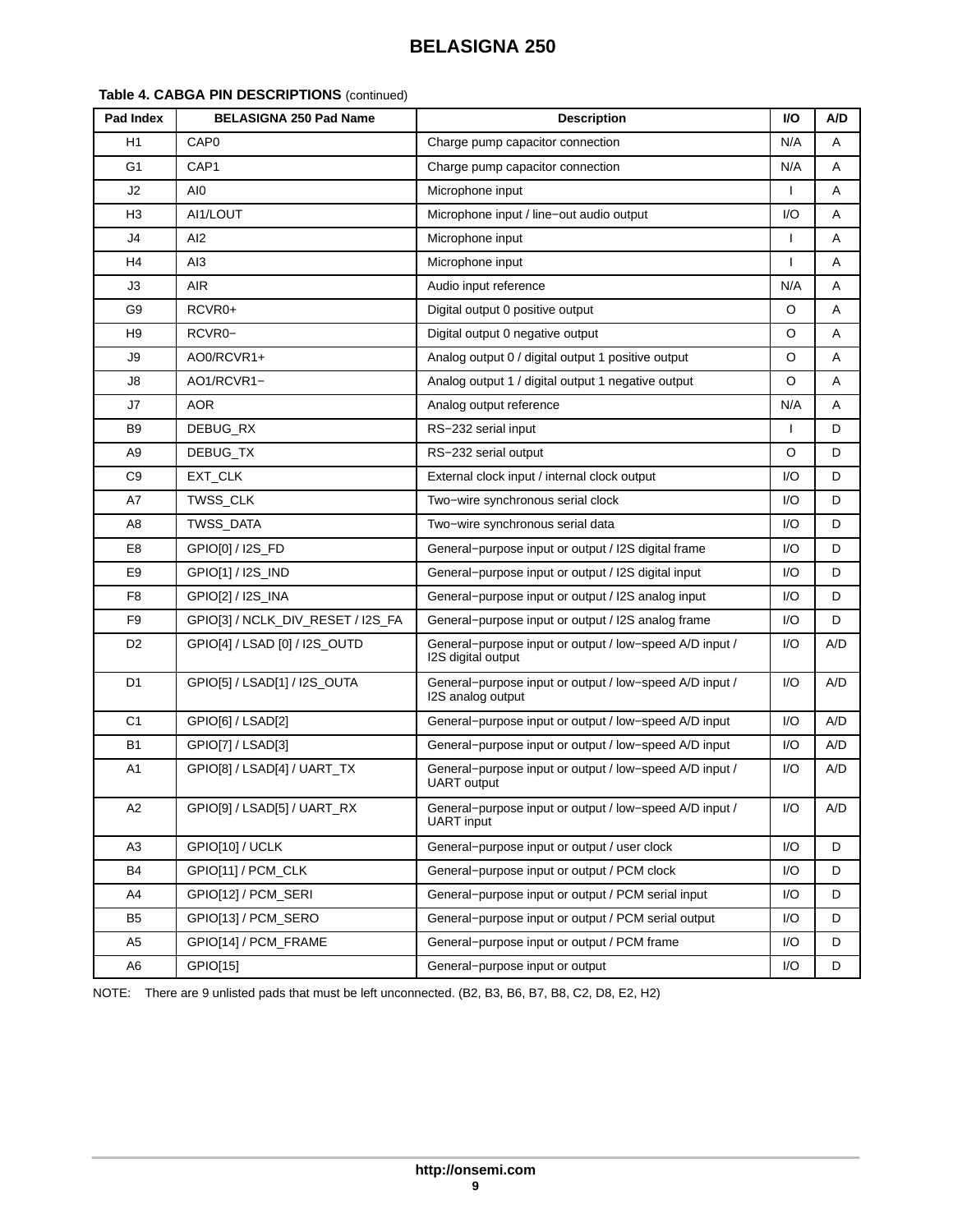#### **Recommended Design Guidelines**

BELASIGNA 250 is designed to allow both digital and analog processing in a single system. Due to the mixed−signal nature of this system, the careful design of the printed circuit board (PCB) layout is critical to maintain the high audio fidelity of BELASIGNA 250. To avoid coupling noise into the audio signal path, keep the digital traces away from the analog traces. To avoid electrical feedback coupling, isolate the input traces from the output traces.

#### **Recommended Ground Design Strategy**

The ground plane should be partitioned into two: the analog ground plane (AGND) and the digital ground plane (DGND). These two planes should be connected together at a single point, known as the star point. The star point should be located at the ground terminal of a capacitor on the output of the power regulator as illustrated in Figure [1](#page-10-0).

The DGND plane is used as the ground return for digital circuits and should be placed under digital circuits. The AGND plane should be kept as noise−free as possible. It is used as the ground return for analog circuits and it should surround analog components and pins. It should not be connected to or placed under any noisy circuits such as RF chips, switching supplies or digital pads of BELASIGNA 250 itself. Analog ground returns associated with the audio output stage should connect back to the star point on separate individual traces.

For more information on the recommended ground design strategy, see Table [5](#page-11-0) and Table [6.](#page-11-0)

In some designs, space constraints may make separate ground planes impractical. In this case a star configuration strategy should be used. Each analog ground return should connect to the star point with separate traces.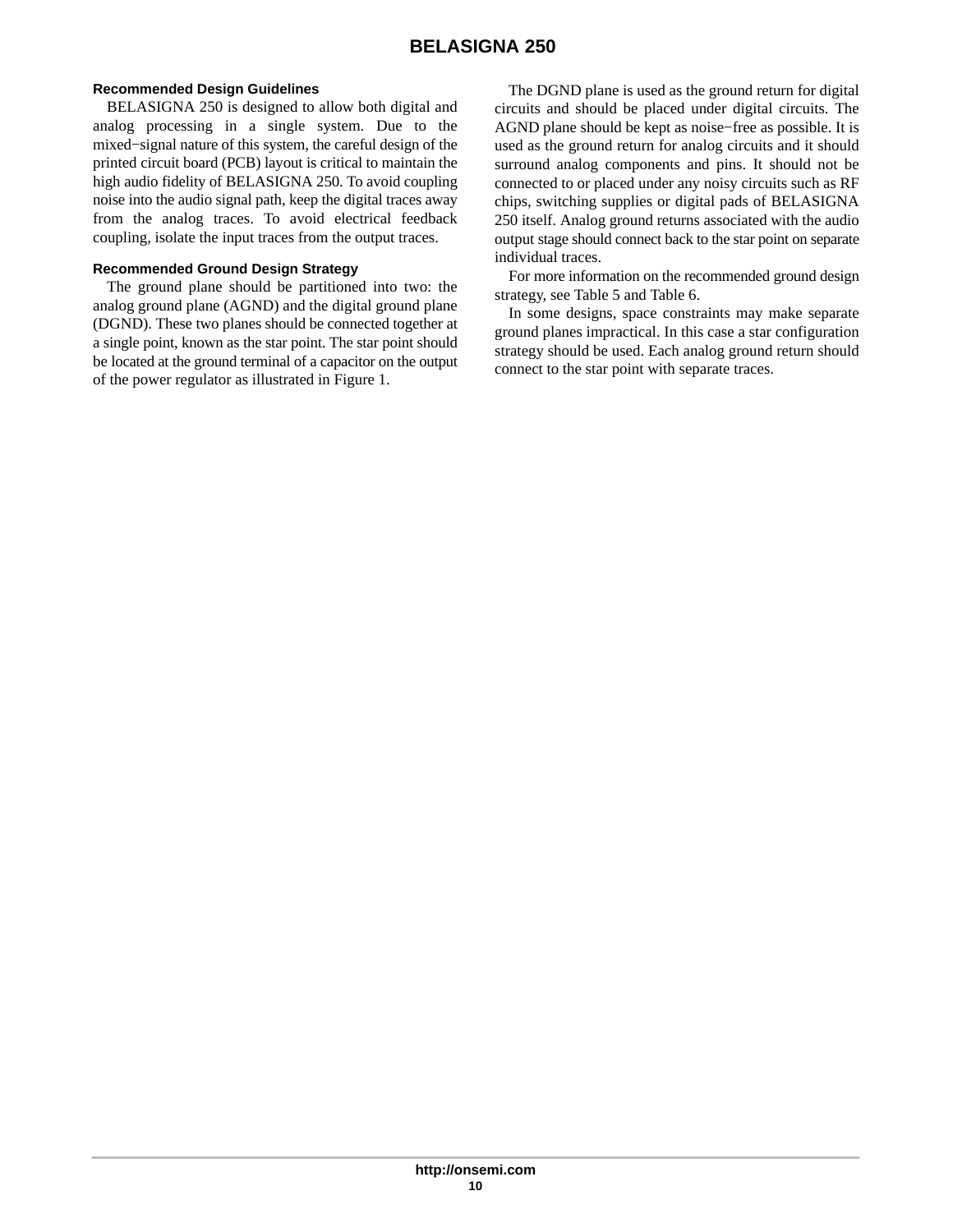<span id="page-10-0"></span>

**Figure 1. Schematic of Ground Scheme**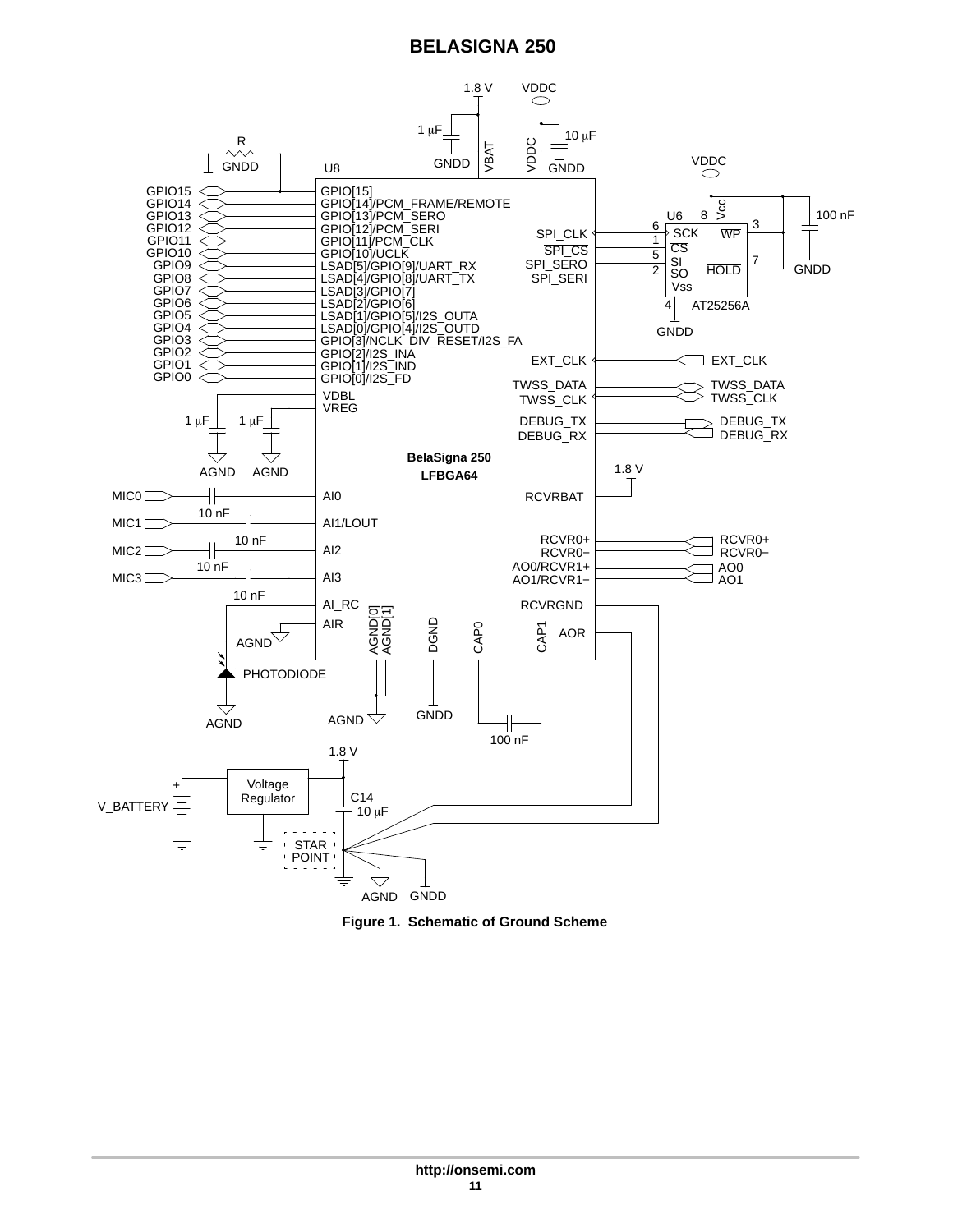### <span id="page-11-0"></span>**Internal Power Supplies**

Power management circuitry in BELASIGNA 250 generates separate digital (VDDC) and analog (VREG, VDBL) regulated supplies. Each supply requires an external decoupling capacitor, even if the supply is not used externally. Decoupling capacitors should be placed as close as possible to the power pads. Further details on these critical signals are provided in Table 5. Non−critical signals are outlined in Table 6.

#### **Table 5. CRITICAL SIGNALS**

| <b>Pin Name</b>                   | <b>Description</b>                                         | <b>Routing Guideline</b>                                                                                                                                                                                                                                                   |
|-----------------------------------|------------------------------------------------------------|----------------------------------------------------------------------------------------------------------------------------------------------------------------------------------------------------------------------------------------------------------------------------|
| <b>VBAT</b>                       | Power supply                                               | Place 1 $\mu$ F (min) decoupling capacitor close to pin. Connect<br>negative terminal of capacitor to DGND plane.                                                                                                                                                          |
| VREG, VDBL                        | Internal regulator for analog sections                     | Place separate 1 µF decoupling capacitors close to each pin. Con-<br>nect negative capacitor terminal to AGND. Keep away from digital<br>traces and output traces. VREG may be used to generate micro-<br>phone bias. VDBL shall not be used to supply external circuitry. |
| <b>AGND</b>                       | Analog ground return                                       | Connect to AGND plane.                                                                                                                                                                                                                                                     |
| VDDO / VDDC                       | Internal regulator for digital sections<br>(pads and core) | Place 10 $\mu$ F decoupling capacitor close to pin. Connect negative<br>terminal of capacitor to DGND.                                                                                                                                                                     |
| GNDO / GNDC                       | Digital ground return (pads and core)                      | Connect to digital ground.                                                                                                                                                                                                                                                 |
| AI0, AI1 / LOUT,<br>AI2, AI3      | Microphone inputs                                          | Keep as short as possible. Keep away from all digital traces and<br>audio outputs. Avoid routing in parallel with other traces. Connect<br>unused inputs to AGND.                                                                                                          |
| <b>AIR</b>                        | Input stage reference voltage                              | Connect to AGND. If no analog ground plane, should share trace<br>with microphone grounds to star point.                                                                                                                                                                   |
| AO0, AO1                          | Analog audio output                                        | Keep away from microphone inputs.                                                                                                                                                                                                                                          |
| RCVR0+, RCVR0-,<br>RCVR1+, RCVR1- | Direct digital audio output                                | Keep away from analog traces, particularly microphone inputs.<br>Route corresponding traces as differential pair; route parallel to each<br>other and approximately the same length.                                                                                       |
| <b>AOR</b>                        | Output stage reference voltage                             | Connect to star point. Share trace with power amplifier (if present).                                                                                                                                                                                                      |
| <b>RCVRGND</b>                    | Output stage ground return                                 | Connect to star point. Keep away from analog inputs.                                                                                                                                                                                                                       |
| <b>EXT CLK</b>                    | External clock input / internal clock<br>output            | Minimize trace length. Keep away from analog signals. If possible,<br>surround with digital ground.                                                                                                                                                                        |
| AI RC                             | Infrared receiver input                                    | If used, minimize trace length to photodiode.<br>Not available on the CABGA option                                                                                                                                                                                         |

## **Table 6. NON−CRITICAL SIGNALS**

| <b>Pin Name</b>                                         | <b>Description</b>                                                                                               | <b>Routing Guideline</b>                                        |
|---------------------------------------------------------|------------------------------------------------------------------------------------------------------------------|-----------------------------------------------------------------|
| CAP0, CAP1                                              | Internal charge pump – capacitor connection                                                                      | Place 100 nF capacitor close to pins                            |
| DEBUG_TX, DEBUG_RX                                      | Debug port                                                                                                       | Not critical - Connect to test points                           |
| TWSS_SDA, TWSS_CLK                                      | TWSS port                                                                                                        | Not critical                                                    |
| GPIO[140]                                               | General-purpose I/O                                                                                              | Not critical                                                    |
| GPIO[15]                                                | General-purpose I/O<br>Determines voltage mode during boot. For 1.8 V<br>operation, should be connected to DGND. | Not critical                                                    |
| UART_RX, UART_TX                                        | General-purpose UART                                                                                             | Not critical                                                    |
| PCM_FRAME, PCM_CLK,<br>PCM OUT, PCM IN                  | Pulse code modulation port                                                                                       | Not critical – Keep away from analog signals.                   |
| I2S_INA, I2S_IND, I2S_FA,<br>I2S FD, I2S OUTA, I2S OUTD | $12S$ compatible port                                                                                            | Not critical                                                    |
| <b>UCLK</b>                                             | Programmable clock output                                                                                        | Not critical -<br>If used, keep away from analog inputs/outputs |
| LSAD[50]                                                | Low-speed A/D converters                                                                                         | Not critical                                                    |
| SPI_CLK, SPI_CS,<br>SPI SERI, SPI SERO                  | Serial peripheral interface port<br>Connect to EEPROM                                                            | Not critical                                                    |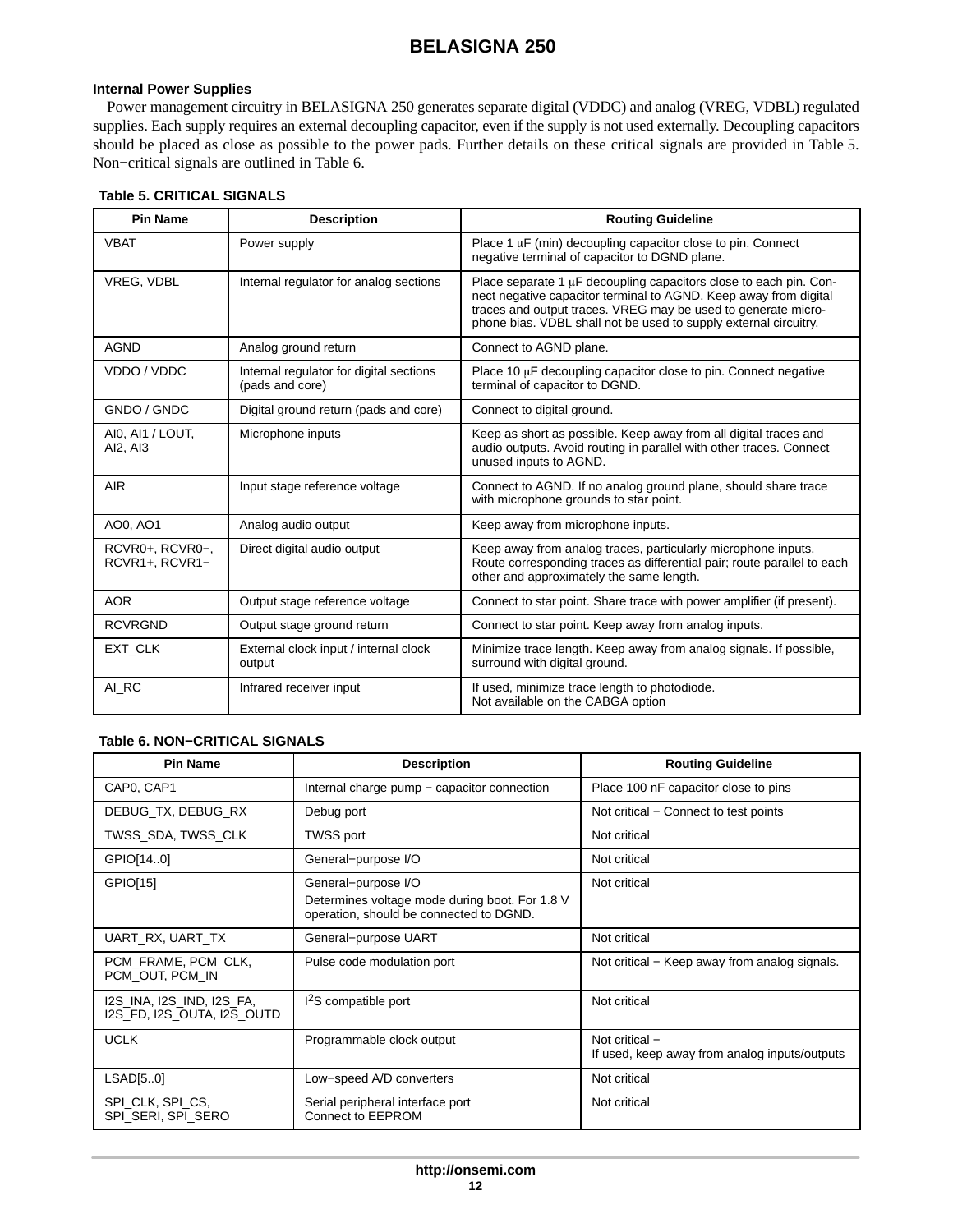## **Audio Inputs**

The audio input traces should be as short as possible. The input impedance of each audio input pad (e.g., AI0, AI1, etc.,) is high (approximately 500 k $\Omega$ ); therefore a 10 nF capacitor is sufficient to decouple the DC bias. This capacitor and the internal resistance form a first−order analog high pass filter whose cutoff frequency can be calculated by  $f_{3dB}$  (Hz) = 1/(R x C x 2 $\pi$ ), which results with  $\sim$ 30 Hz for 10 nF capacitor. This 10 nF capacitor value applies when the preamplifier is being used, in other words, when a non−unity gain is applied to the signals. When the preamplifier is by−passed, the impedance is reduced; hence, the cut−off frequency of the resulting high−pass filter could be too high. In such a case, the use of a 30−40 nF serial capacitor is recommended.

## **Architecture Overview**

Keep audio input traces strictly away from output traces. Microphone ground terminals should be connected to the AGND plane (if present) or share a trace with the input ground reference voltage pin (AIR) to the star point. Analog and digital outputs MUST be kept away from microphone inputs to ensure low noise performance.

## **Audio Outputs**

The audio output traces should be as short as possible. If the direct digital output is used, the trace length of RCVRx+ and RCVRx− should be approximately the same to provide matched impedances. If the analog audio output is used, the ground return for the external power amplifier should share a trace with the output ground reference voltage pin (AOR) to the star point.



**Figure 2. BELASIGNA 250 Architecture: A Complete Audio Processing System**

## **RCore DSP**

The RCore is a 16−bit fixed−point, dual−Harvard architecture DSP. It includes efficient normalize and de−normalize instructions, and support for double precision operations to provide the additional dynamic range needed for many applications. All memory locations in the system

are accessible by the RCore using several addressing modes including indirect and circular modes. The RCore assumes master functionality of the system.

## **RCore DSP Architecture**

Figure [3](#page-13-0) illustrates the architecture of the RCore.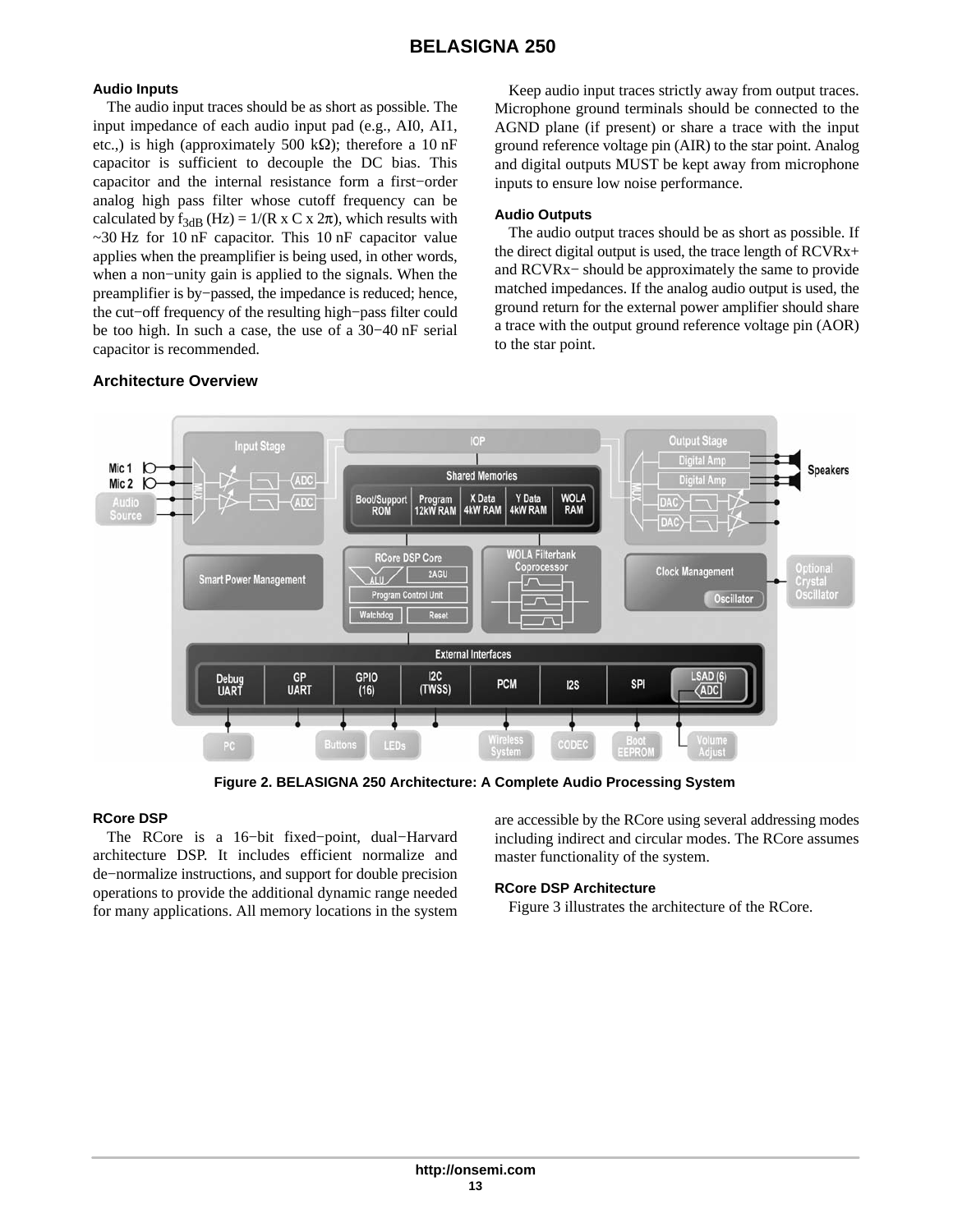<span id="page-13-0"></span>

**Figure 3. RCore DSP Architecture**

The RCore is a single−cycle pipelined multiply− accumulate (MAC) architecture that feeds into a 40−bit accumulator complete with barrel shifter for fast normalization and de−normalization operations. Program execution is controlled by a sequencer that employs a three−stage pipeline (FETCH, DECODE, EXECUTE). Furthermore, the RCore incorporates pointer configuration registers for low cycle−count address generation when accessing the three memories: program memory (PRAM), X data memory (XRAM) and Y data memory (YRAM).

#### **Instruction Set**

The RCore instruction set can be divided into the following three classes:

#### **1. Arithmetic and Logic Instructions**

The RCore uses two's−complement fractional as a native data format. Thus, the range of valid numbers is [−1; 1), which is represented by 0x8000 to 0x7FFF. Other formats can be utilized by applying appropriate shifts to the data.

The multiplier takes 16−bit values and performs a multiplication every time an operand is loaded into either the X or Y registers. A number of instructions that allow loading of X and Y simultaneously and addition of the new product to the previous product (a MAC operation) are available. Single−cycle MAC with data pointer update and fetch is supported.

The arithmetic logic unit (ALU) receives its input from either the accumulator (AE|AH|AL) or the product register (PH|PL). Although the RCore is a 16−bit system, 32−bit additions or subtractions are also supported. Bit manipulation is also available on the accumulator, as are operations to perform arithmetic or logic shifting, toggling of specific bits, limiting, and other functions.

#### **2. Data Movement Instructions**

Data movement instructions transfer data between RAM, control registers and the RCore's internal registers (accumulator, PH, PL, etc.).

Two address generators are available to simultaneously generate two addresses in a single cycle. The address pointers R0..2 and R4..6 can be configured to support increment, decrement, add−by−offset, and two types of modulo−N circular buffer operations. Single−cycle access to low−X memory or low−Y memory as well as two−cycle instructions for immediate access to any address, are also available.

#### **3. Program Flow Control Instructions**

The RCore supports repeating of both single−word instructions and larger segments of code using dedicated repeat instructions or hardware loop counters. Furthermore, instructions to manipulate the program counter (PC) register such as calls to subroutines, conditional branches and unconditional branches are also provided.

The full instruction set may be seen in Table [7.](#page-14-0)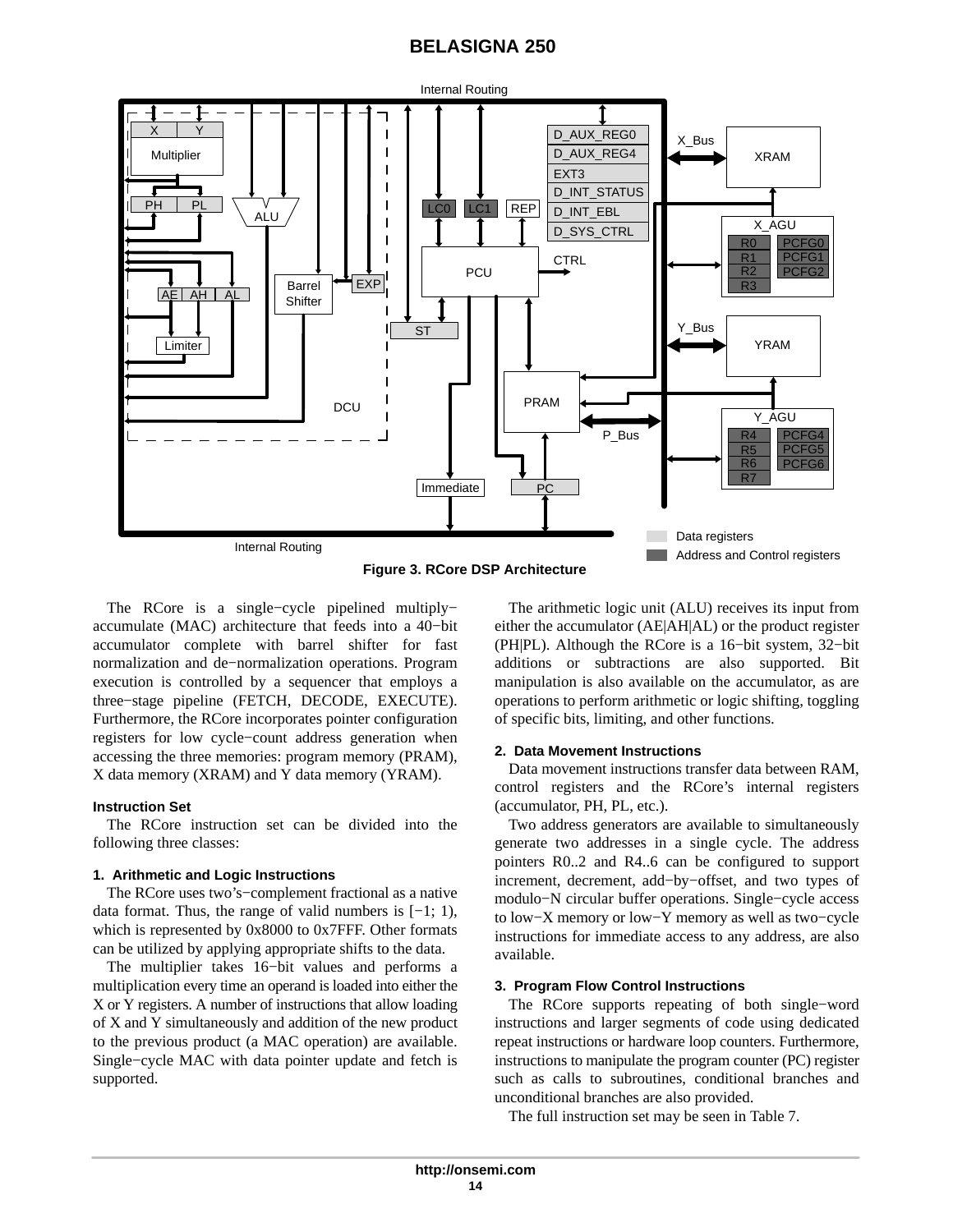## <span id="page-14-0"></span>**Table 7. INSTRUCTION SET**

| <b>Instruction</b>     | <b>Description</b>                                      |
|------------------------|---------------------------------------------------------|
| ABS A [,Cond] [,DW]    | Calculate absolute value of A<br>on condition           |
| ADD A, Reg [,C]        | Add register to A                                       |
| ADD A, (Rij) [,C]      | Add memory to A                                         |
| ADD A, DRAM [,B]       | Add (DRAM) to A                                         |
| ADD A, (Rij)p [,C]     | Add program memory to A                                 |
| ADD A, Rc [,C]         | Add Rc register to A                                    |
| ADDI A, IMM [,C]       | Add IMM to A                                            |
| ADSI A, SIMM           | Add signed SIMM to A                                    |
| AND A, Reg             | AND register with AH to AH                              |
| AND A, (Rij)           | AND memory with AH to AH                                |
| AND A, DRAM [,B]       | AND (DRAM) with AH to AH                                |
| AND A, (Rij)p          | AND program memory with AH to AH                        |
| AND A, Rc              | AND Rc register with AH to AH                           |
| ANDI A, IMM            | AND IMM with AH to AH                                   |
| ANSI A, SIMM           | AND unsigned SIMM with AH to AH                         |
| BRA PRAM [,Cond]       | Branch to new address on condition                      |
| <b>BREAK</b>           | Stop the DSP for debugging purposes                     |
| CALL PRAM [,Cond] [,B] | Push PC and branch to new address<br>on condition       |
| CLB A                  | Calculate the leading bits on A                         |
| CLR A [,DW]            | Clear accumulator                                       |
| CLR Reg                | Clear register                                          |
| CMP A, Reg [,C]        | Compare register to A                                   |
| CMP A, (Rij) [,C]      | Compare memory to A                                     |
| CMP A, DRAM [,B]       | Compare (DRAM) to A                                     |
| CMP A, (Rij)p [,C]     | Compare program memory to A                             |
| CMP A, Rc [,C]         | Compare Rc register to A                                |
| CMPI A, IMM [,C]       | Compare IMM to A                                        |
| CMSI A, SIMM           | Compare signed SIMM to A                                |
| CMPL A [,Cond] [,DW]   | Calculate logical inverse of A<br>on condition          |
| DADD [Cond] [,P]       | Add PH   PL to A, update PH   PL on<br>condition        |
| DBNZ0/1 PRAM           | Branch to new address if LC0/1 <> 0                     |
| <b>DCMP</b>            | Compare PH   PL to A                                    |
| DEC A [,Cond] [,DW]    | Decrement A on condition                                |
| DEC Reg [Cond]         | Decrement register on condition                         |
| DEC (Rij) [,Cond]      | Decrement memory on condition                           |
| DSUB [Cond] [,P]       | Subtract PH   PL from A, update<br>PH   PL on condition |
| EOR A, Reg             | Exclusive-OR register with AH to AH                     |
| EOR A, (Rij)           | Exclusive-OR memory with AH to AH                       |

| <b>Instruction</b>    | <b>Description</b>                                    |
|-----------------------|-------------------------------------------------------|
| EOR A, DRAM [,B]      | Exclusive-OR (DRAM) with AH to AH                     |
| EOR A. (Rij)p         | Exclusive–OR program memory with<br>AH to AH          |
| EOR A, Rc             | Exclusive-OR Rc register with<br>AH to AH             |
| EORI A, IMM           | Exclusive-OR IMM with AH to AH                        |
| EOSI A. SIMM          | Exclusive–OR unsigned SIMM with<br>AH to AH           |
| INC A [,Cond] [,DW]   | Increment A on condition                              |
| INC Reg [,Cond]       | Increment register on condition                       |
| INC (Rij) [,Cond]     | Increment memory on condition                         |
| LD Rc, Rc             | Load Rc register with Rc register                     |
| LD Reg, Reg           | Load register with register                           |
| LD Reg, (Rij)         | Load register with memory                             |
| LD (Rij), Reg         | Load memory with register                             |
| LD (Ri), (Rj)         | Transfer Y mem data to X mem                          |
| LD (Rj), (Ri)         | Transfer X mem data to Y mem                          |
| LD A, DRAM [,B]       | Load A with (DRAM)                                    |
| LD DRAM, A [,B]       | Load (DRAM) with A                                    |
| LD Rc, (Rij)          | Load Rc register with memory                          |
| LD (Rij), Rc          | Load memory with Rc register                          |
| LD Reg, (Rij)p        | Load register with program memory                     |
| LD (Rij)p, Reg        | Load program memory with register                     |
| LD Reg, (Reg)p        | Load register with program memory<br>via register     |
| LD Reg, Rc            | Load register with Rc register                        |
| LD Rc, Reg            | Load Rc register with register                        |
| LDI Reg, IMM          | Load register with IMM                                |
| LDI Rc, IMM           | Load Rc register with IMM                             |
| LDI (Rij), IMM        | Load memory with IMM                                  |
| LDSI LC0/1 SIMM       | Load loop counter with 16-bit unsigned<br><b>SIMM</b> |
| LDSI A, SIMM          | Load A with signed SIMM                               |
| LDSI Rij, SIMM        | Load pointer register with unsigned<br>SIMM           |
| MLD (Rj), (Ri) [,SQ]  | Multiplier load and clear A                           |
| MLD Reg, (Ri) [,SQ]   | Multiplier load and clear A                           |
| MODR Rj, Ri           | Pointer register modification                         |
| MPYA (Rj), (Ri) [,SQ] | Multiplier load and accumulate                        |
| MPYA Reg, (Ri) [,SQ]  | Multiplier load and accumulate                        |
| MPYS (Rj), (Ri) [,SQ] | Multiplier load and accumulate<br>negative            |
| MPYS Reg, (Ri) [,SQ]  | Multiplier load and accumulate<br>negative            |
| MSET (Rj), (Ri) [,SQ] | Multiplier load                                       |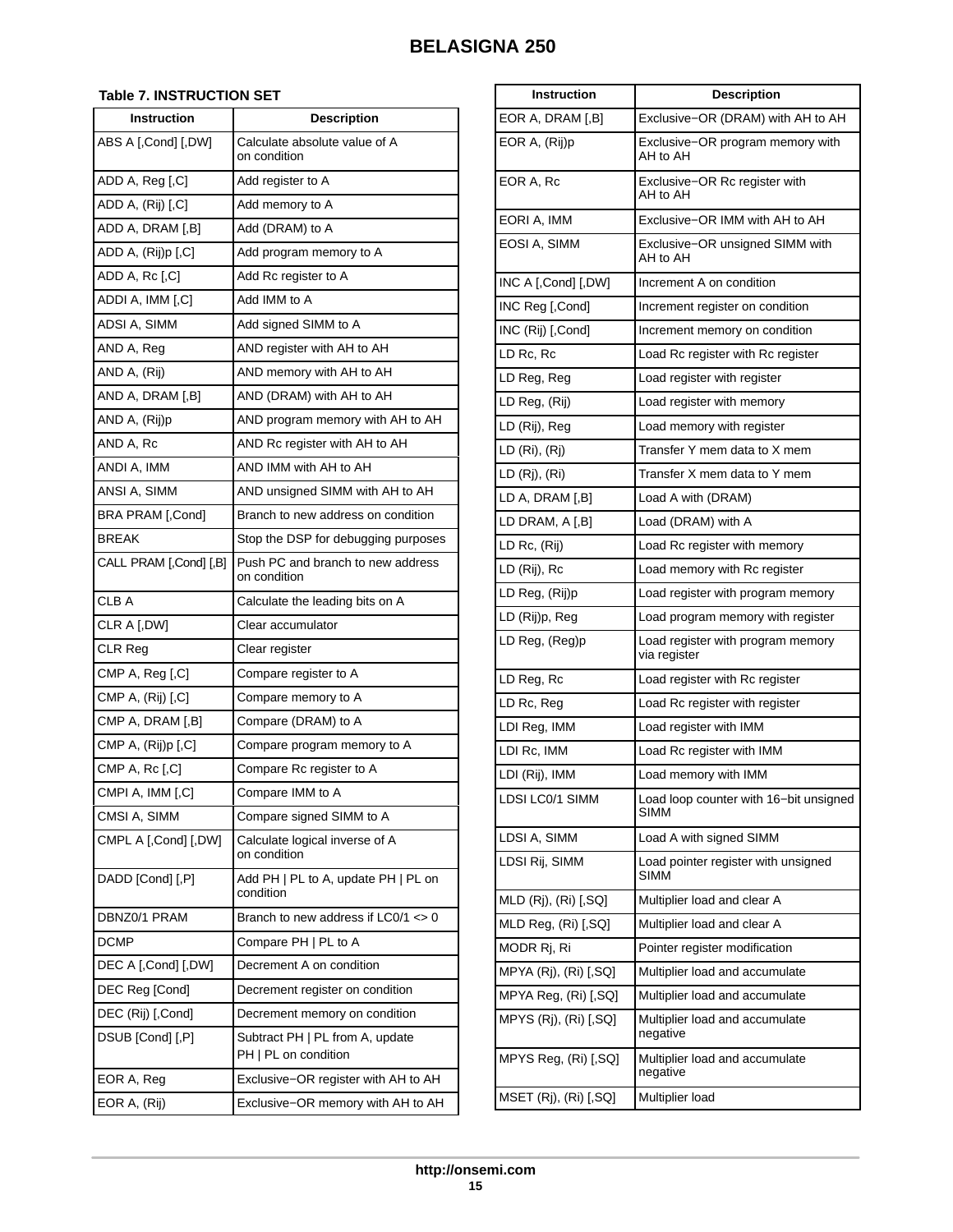| Instruction           | <b>Description</b>                                    |
|-----------------------|-------------------------------------------------------|
| MSET Reg. (Ri) [,SQ]  | Multiplier load                                       |
| MUL [Cond] [,A] [,P]  | Update A and/or PH   PL with X*Y on<br>condition      |
| NEG A [,Cond] [,DW]   | Calculate negative value of A<br>on condition         |
| <b>NOP</b>            | No operation                                          |
| OR A, Reg             | OR register with AH to AH                             |
| OR A, (Rij)           | OR memory with AH to AH                               |
| OR A, DRAM [,B]       | OR (DRAM) with AH to AH                               |
| OR A, (Rij)p          | OR program memory with AH to AH                       |
| OR A, Rc              | OR Rc register with AH to AH                          |
| ORI A, IMM            | OR IMM with AH to AH                                  |
| ORSI A, SIMM          | OR unsigned SIMM with AH to AH                        |
| POP Reg [,B]          | Pop register from stack                               |
| POP Rc [,B]           | Pop Rc register from stack                            |
| PUSH Reg [,B]         | Push register on stack                                |
| PUSH Rc [,B]          | Push Rc register on stack                             |
| PUSH IMM [,B]         | Push IMM on stack                                     |
| REP <sub>n</sub>      | Repeat next instruction n+1 times<br>(9-bit unsigned) |
| <b>REP Reg</b>        | Repeat next instruction Reg+1 times                   |
| REP (Rij)             | Repeat next instruction (Rij)+1 times                 |
| RES Reg, Bit          | Clear bit in register                                 |
| RES (Rij), Bit        | Clear bit in memory                                   |
| RET [B]               | Return from subroutine                                |
| RND A                 | Round A with AL                                       |
| SET Reg, Bit          | Set bit in register                                   |
| SET (Rij), Bit        | Set bit in memory                                     |
| Set_ie                | Set interrupt enable flag                             |
| SHFT n                | Shift A by $\pm$ n bits (6-bit signed)                |
| SHFT A [,Cond] [,INV] | Shift A by EXP bits on condition                      |
| SLEEP [IE]            | Sleep                                                 |

| <b>Instruction</b> | <b>Description</b>             |
|--------------------|--------------------------------|
| SUB A, Reg [,C]    | Subtract register from A       |
| SUB A, (Rij) [,C]  | Subtract memory from A         |
| SUB A, DRAM [,B]   | Subtract (DRAM) from A         |
| SUB A, (Rij)p [.C] | Subtract program memory from A |
| SUB A, Rc [,C]     | Subtract Rc register from A    |
| SUBI A, IMM [,C]   | Subtract IMM from A            |
| SUSI A, SIMM       | Subtract signed SIMM from A    |
| SWAP A [,Cond]     | Swap AH, AL on condition       |
| TGL Reg, Bit       | Toggle bit in register         |
| TGL (Rij), Bit     | Toggle bit in memory           |
| TST Reg, Bit       | Test bit in register           |
| TST (Rij), Bit     | Test bit in memory             |

## **Table 8. NOTATION**

| Symbol        | Meaning                                                                  |
|---------------|--------------------------------------------------------------------------|
| А             | Accumulator update                                                       |
| в             | Memory bank selection (X or Y)                                           |
| Ċ             | Carry bit                                                                |
| Cond          | Condition in status register                                             |
| DRAM          | Low data (X or Y) memory address (8–bits)                                |
| <b>DW</b>     | Double word                                                              |
| ΙF            | Interrupt enable flag                                                    |
| <b>IMM</b>    | Immediate data (16-bits)                                                 |
| <b>INV</b>    | Inverse shift                                                            |
| P             | PH   PL update                                                           |
| PRAM          | Program memory address (16-bits)                                         |
| Rc            | Rc register (R07, PCFG02, PCFG46, LC0/1)                                 |
| Reg           | Data register (AL, AH, X, Y, ST, PC, PL, PH,<br>EXTO, EXP, AE, EXT3EXT7) |
| Ri / Rj / Rij | Pointer to $X/Y$ / either data memory                                    |
| <b>SIMM</b>   | Short immediate data (10-bits)                                           |
| SQ            | Square                                                                   |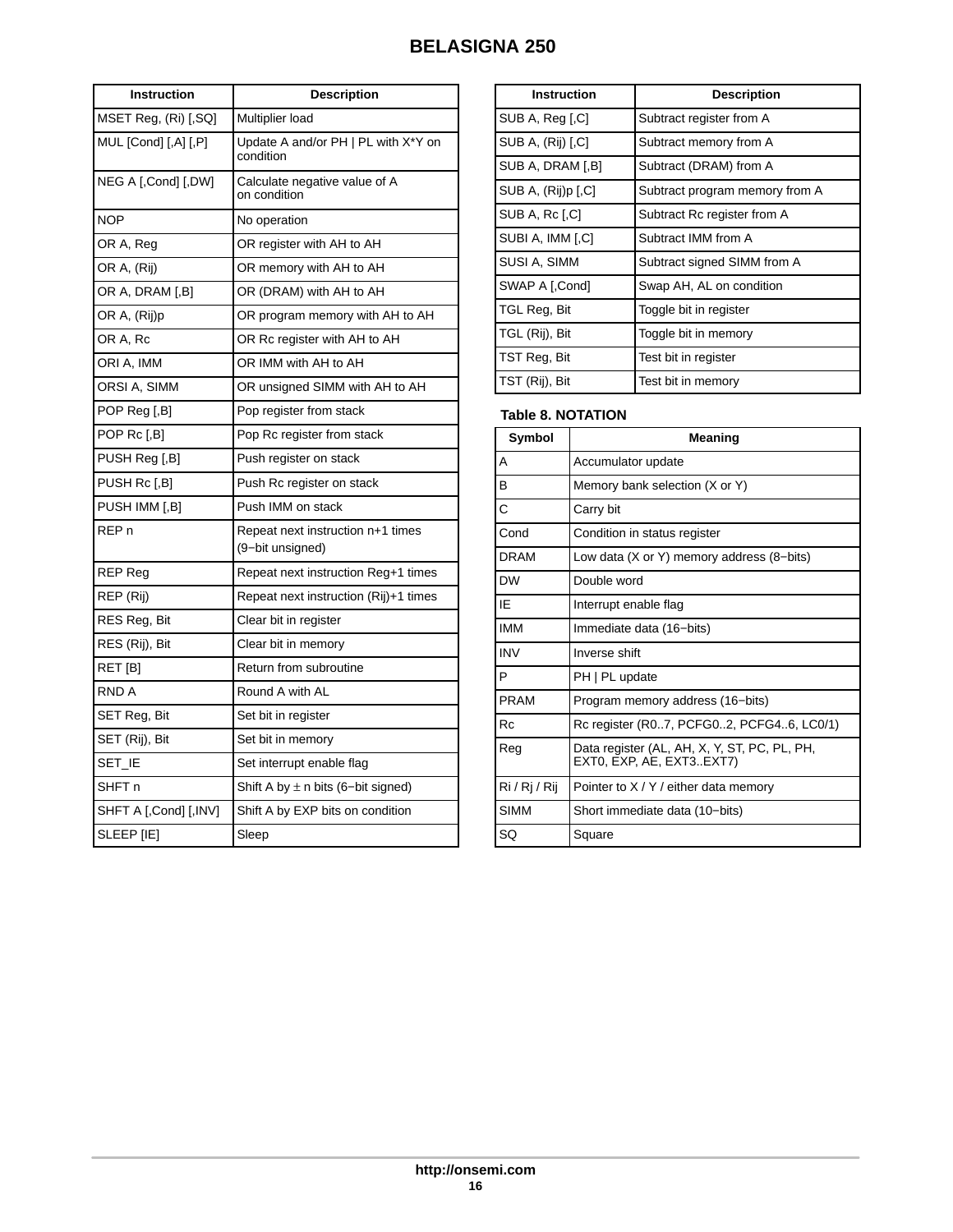#### **Weighted Overlap−Add (WOLA) Filterbank Coprocessor**



**Figure 4. WOLA Filterbank Coprocessor Architecture**

The WOLA coprocessor performs low−delay, high−fidelity filterbank processing to provide efficient time−frequency processing and alias−free gain adjustments. The WOLA coprocessor stores intermediate data values as well as program code and window coefficients in its own memory space. Audio data are accessed directly from the input and output FIFOs where they are automatically managed by the IOP.

The WOLA coprocessor can be configured to provide different sizes and types of transforms, such as mono, simple stereo or full stereo configurations. The number of bands, the stacking mode (even or odd), the oversampling factor and the shape of the analysis and synthesis windows used are all configurable. The selected set of parameters affects both the frequency resolution, the group delay through the WOLA coprocessor and the number of cycles needed for complete execution.

The WOLA coprocessor can generate both real and complex data or energy values that represent the energy in each band. Either real or complex gains can be applied to the data. Complex gains provide means for phase adjustments, which is useful in sub−band directional hearing aid applications. The RCore always has access to these values through shared memories. All parameters are configurable with microcode, which is used to control the WOLA coprocessor during execution.

The RCore initiates all WOLA functions (analysis, gain application, synthesis) through dedicated control registers. A dedicated interrupt is used to signal completion of a WOLA function.

A large number of standard WOLA microcode configurations are delivered with the BELASIGNA 250 Evaluation and Development Kit (EDK). These configurations have been specially designed for low group delay and high fidelity.

### **Input/Output Processor (IOP)**

The IOP is an audio−optimized configurable DMA unit for audio data samples. It manages the collection of data from the A/D converters to the input FIFO and feeds digital data to the audio output stage from the output FIFO.

The IOP places and retrieves FIFO data in memories shared with the RCore. Each FIFO (input and output) has two memory interfaces. The first corresponds with the normal FIFO. Here the address of the most recent input block changes as new blocks of samples arrive. The second corresponds with the Smart FIFO. In this scheme the address of the most recent input block is fixed. The Smart FIFO interface is especially useful for time−domain filters.

In the case where the WOLA coprocessor and the IOP no longer work together as a result of a low battery condition, an IOP end−of−battery−life auto−mute feature is available.

The IOP can be configured to access data in the FIFOs in four different audio modes that are shown in Figure 8.

- **Mono mode:** Input samples are stored sequentially in the input FIFO. Output samples are stored sequentially in the output FIFO.
- **Simple stereo mode:** Input samples from the two channels are interleaved in the input FIFO. Output samples for the single output channel are stored in the lower part of the output FIFO.
- **Digital mixed mode:** Input samples from the two channels are stored in each half of the input FIFO. Output samples for the single output channel are stored in the lower half of the output FIFO.
- **Full stereo mode:** Input samples from the two channels are interleaved in the input FIFO. Output samples for the two output channels are also interleaved in the output FIFO.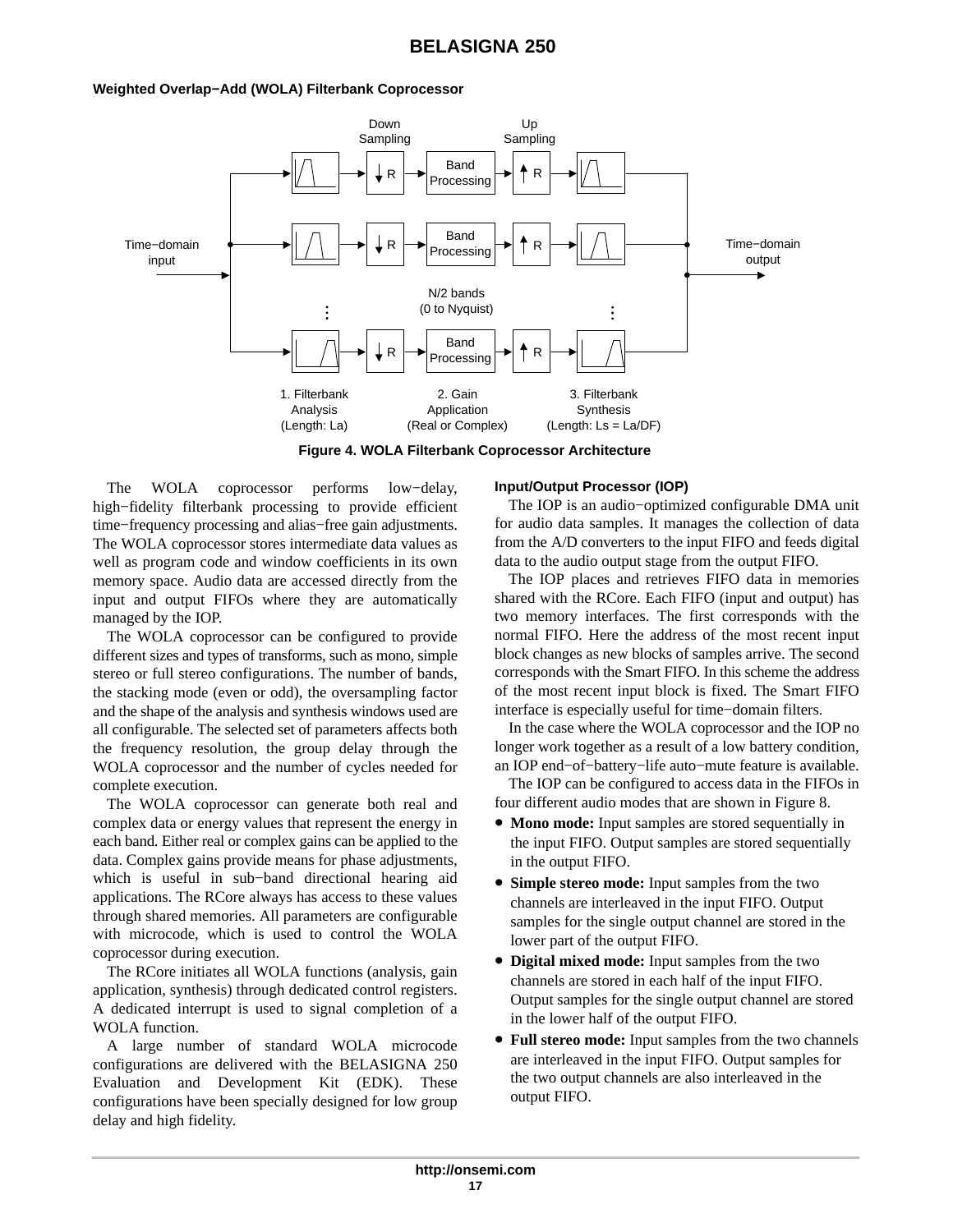

\* Real & Complex Gain Application

**Figure 5. Audio Modes**

## **Other Digital Blocks and Functions RAM and ROM**

There are 20−Kwords of on−chip program and data RAM on BELASIGNA 250. These are divided into three entities: a 12−Kword program memory, and two 4−Kword data memories ("X" and "Y", as are common in a dual−Harvard architecture).

There are also three RAM banks that are shared between the RCore and WOLA coprocessor. These memory banks contain the input and output FIFOs, gain tables for the WOLA coprocessor, temporary memory for WOLA calculations, WOLA coprocessor results, and the WOLA coprocessor microcode.

There is a 128−word lookup table (LUT) ROM that contains  $log_2(x)$ , 2<sup>x</sup>, 1/x and sqrt(x) values, and a 1–Kword program ROM that is used during booting and configuration of the system.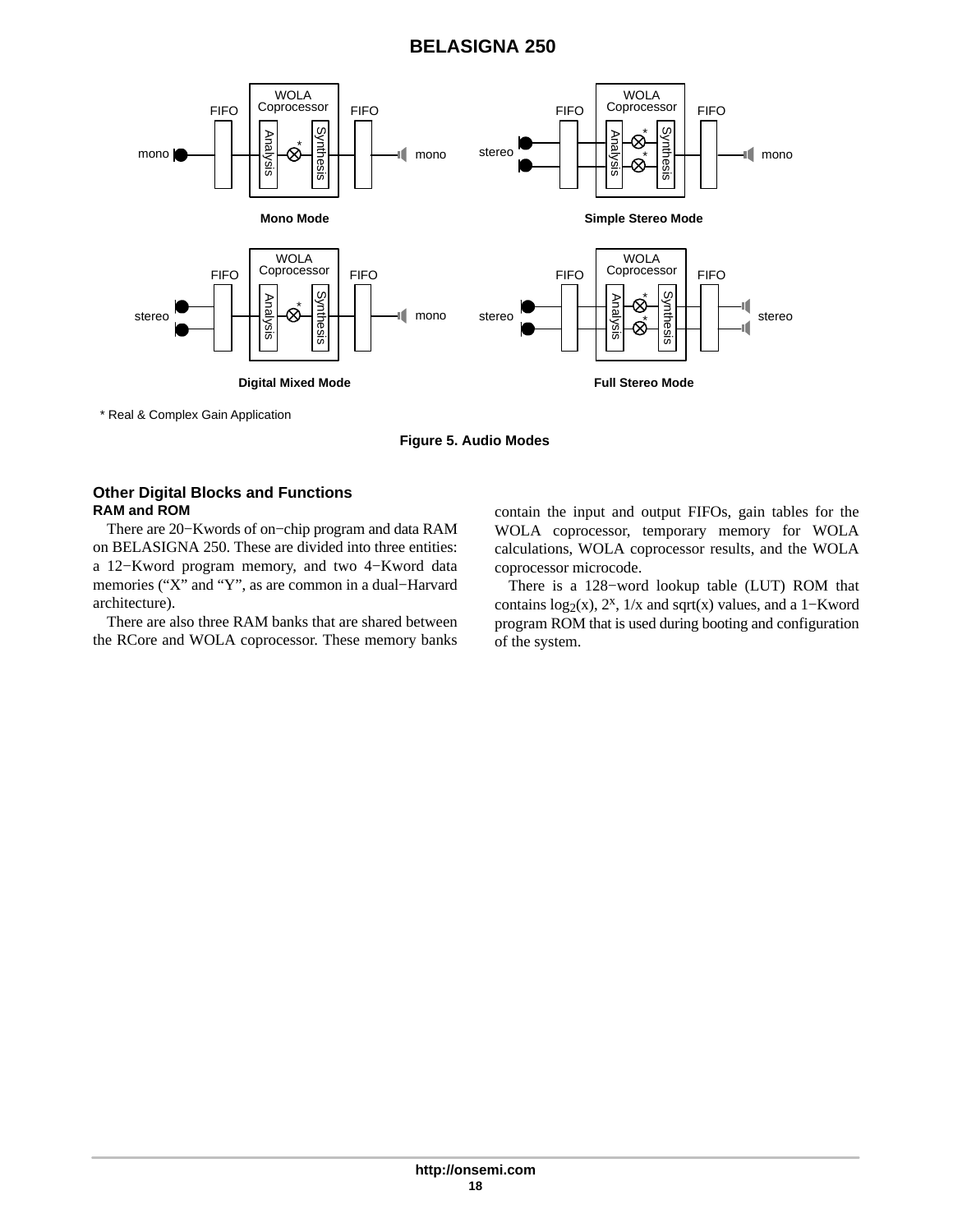#### **Memory Maps**

Complete memory maps for BELASIGNA 250 are shown in Figure 6.





#### **General−Purpose Timer**

The general−purpose timer is a 12−bit countdown timer with a 3−bit prescaler that interrupts the RCore when it reaches zero. It can operate in two modes, single−shot or continuous. In single−shot mode, the timer counts down only once and then generates an interrupt. It will then have to be restarted from the RCore. In continuous mode, the timer "wraps around" every time it hits zero and interrupts are generated continuously. This unit is often useful in scheduling tasks that are not part of the sample−based signal−processing scheme, such as checking a battery voltage or reading the value of a volume control.

### **Watchdog Timer**

The watchdog timer is a programmable hardware timer that operates from the system clock and is used to ensure system sanity. It is always active and must be periodically acknowledged as a check that an application is still running. Once the watchdog times out, it generates an interrupt. If left to time out a second consecutive time without acknowledgement, BELASIGNA 250 will fully reset itself.

#### **Interrupts**

The RCore has a single interrupt channel that serves 13 interrupt sources in a prioritized manner. The interrupt controller also handles interrupt acknowledge flags. Every interrupt source has its own interrupt vector. Furthermore, the priority scheme of the interrupt sources can be modified. Refer to Table [9](#page-19-0) for a description of all interrupts.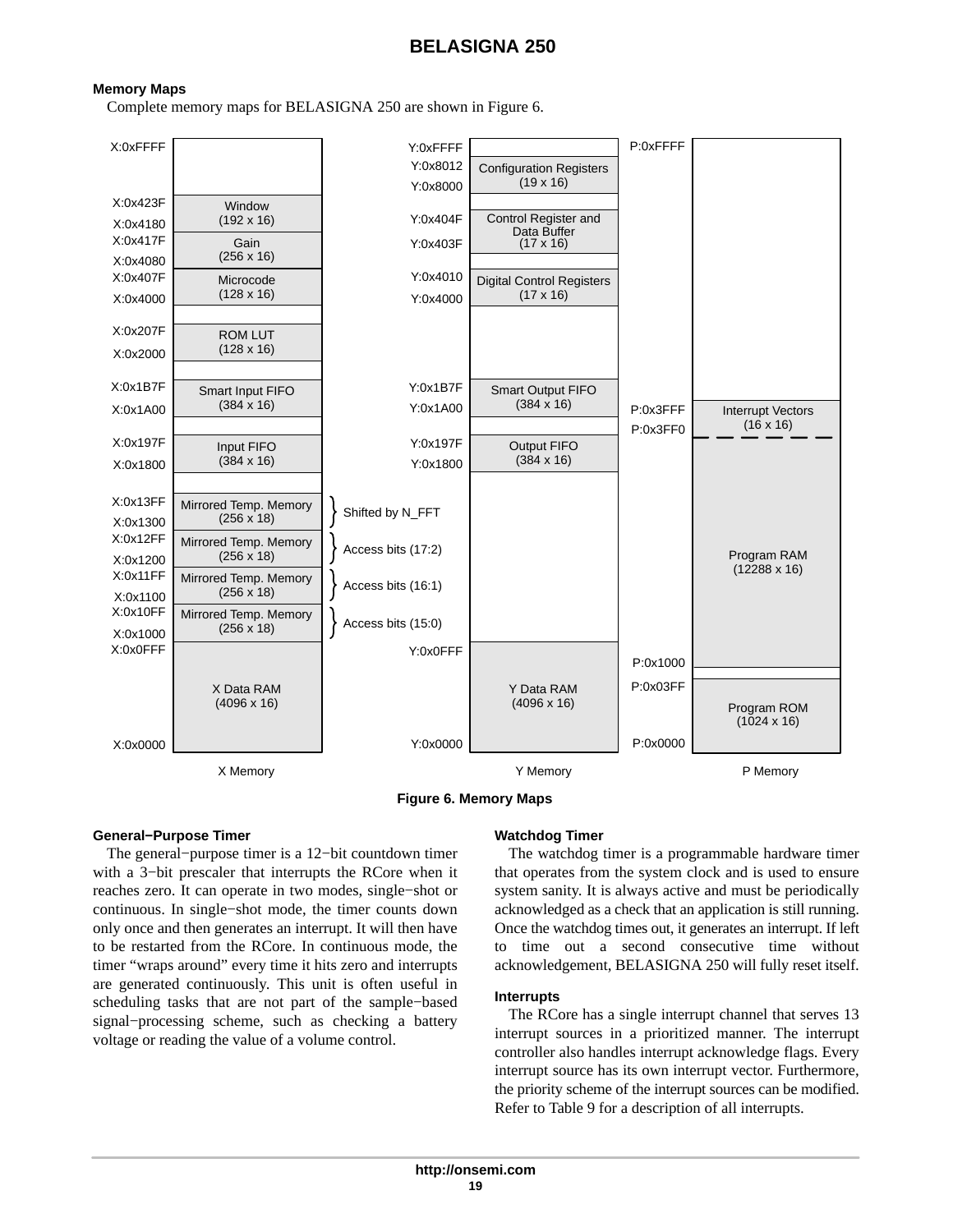| Interrupt             | <b>Description</b>                              |
|-----------------------|-------------------------------------------------|
| WOLA DONE             | <b>WOLA</b> function done                       |
| IO BLOCK FULL         | <b>IOP</b> interrupt                            |
| <b>GP TIMER</b>       | General-purpose timer interrupt                 |
| WATCHDOG_TIMER        | Watchdog timer interrupt                        |
| <b>SPI INTERFACE</b>  | SPI interface interrupt                         |
| IR                    | IR remote interrupt                             |
| EXT3 RX               | EXT3 register receive interrupt                 |
| EXT3_TX               | EXT3 register transmit interrupt                |
| GPIO                  | User configurable GPIO interrupt                |
| <b>TWSS INTERFACE</b> | Two-wire synchronous serial interface interrupt |
| UART RX               | General-purpose UART receive interrupt          |
| UART TX               | General-purpose UART transmit interrupt         |
| <b>PCM</b>            | PCM interface interrupt                         |

#### <span id="page-19-0"></span>**Table 9. INTERRUPT DESCRIPTIONS**

#### **Analog Blocks Input Stage**

The analog audio input stage is comprised of two individual channels. For each channel, the selected one out of the four possible inputs is routed to the input of the programmable preamplifier that can be configured for bypass or gain values of 12 to 30 dB (3 dB steps).

The analog signal is filtered to remove frequencies above 20 kHz before it is passed into the high−fidelity 16−bit oversampling  $\Sigma\Delta$  A/D converter. Subsequently, any necessary sample rate decimation is performed to downsample the signal to the desired sampling rate. During decimation the level of the signal can be adjusted digitally for optimal gain matching between the two input channels. Any undesired DC component can be removed by a configurable DC−removal filter that is part of the decimation circuitry. The DC removal filter can be configured for bypass or cut−off frequencies at 5, 10 and 20 Hz.

A built−in feature allows a sampling delay to be configured between channel zero and channel one (or vice versa). This is useful in beam−forming applications.

**Note:** Both preamplifiers can be daisy−chained to increase the potential gain, but the signal has to be routed externally to the chip.

For power consumption savings either of the input channels can be disabled via software. A different input must be selected for each channel. The input stage is shown in Figure 7.



**Figure 7. Input Stage**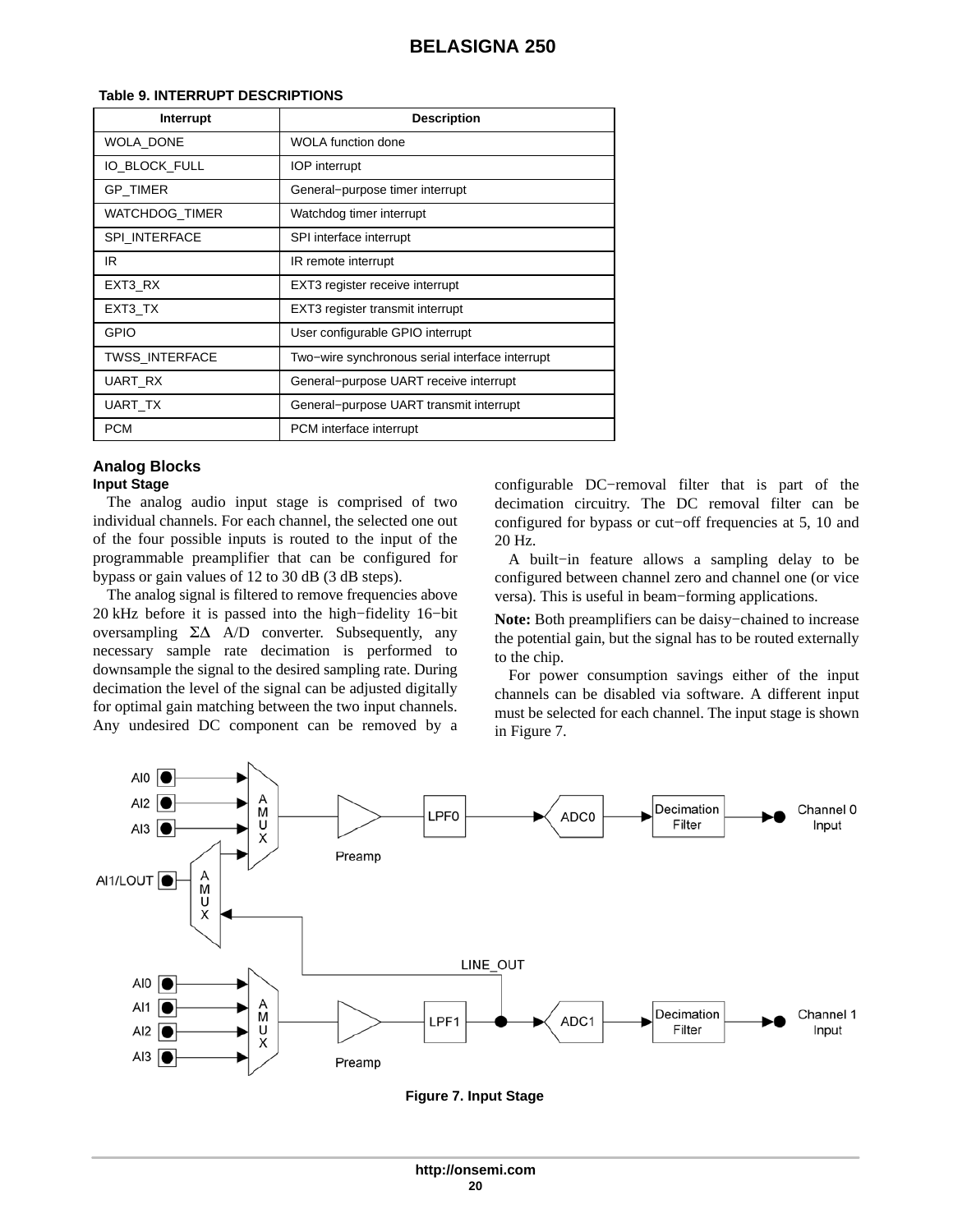### **Output Stage**

The analog audio output and the digital output are composed of two individual channels. The first part of the output stage interpolates the signal for highly oversampled D/A conversion and automatically configures itself for the desired over−sampling rate. Here, the signal is routed to the  $\Sigma\Delta$  D/A converter and the direct digital outputs.

The D/A converter translates the signal into a high−fidelity analog signal and passes it into a third order analog reconstruction filter to smooth out the effects of sampling. The reconstruction filter has a cut−off frequency configurable at 10 or 20 kHz.

From the reconstruction filter, the signal passes through the programmable output attenuator, which can adjust the

signal for various line level outputs or mute the signal altogether. The attenuator can be configured to a value in the interval 12 to 30 dB (3 dB steps) or it can be bypassed.

The direct digital outputs provide two H−bridges driven by pulse−density modulated outputs that can be used to directly drive an output transducer without the need for a separate power amplifier. The output driver has a dedicated power−supply pin, which allows for separation (through RC−filtering) between the supply for the analog blocks on the chip and the supply for the output driver.

The output stage is shown in Figure 8.



**Figure 8. Output Stage**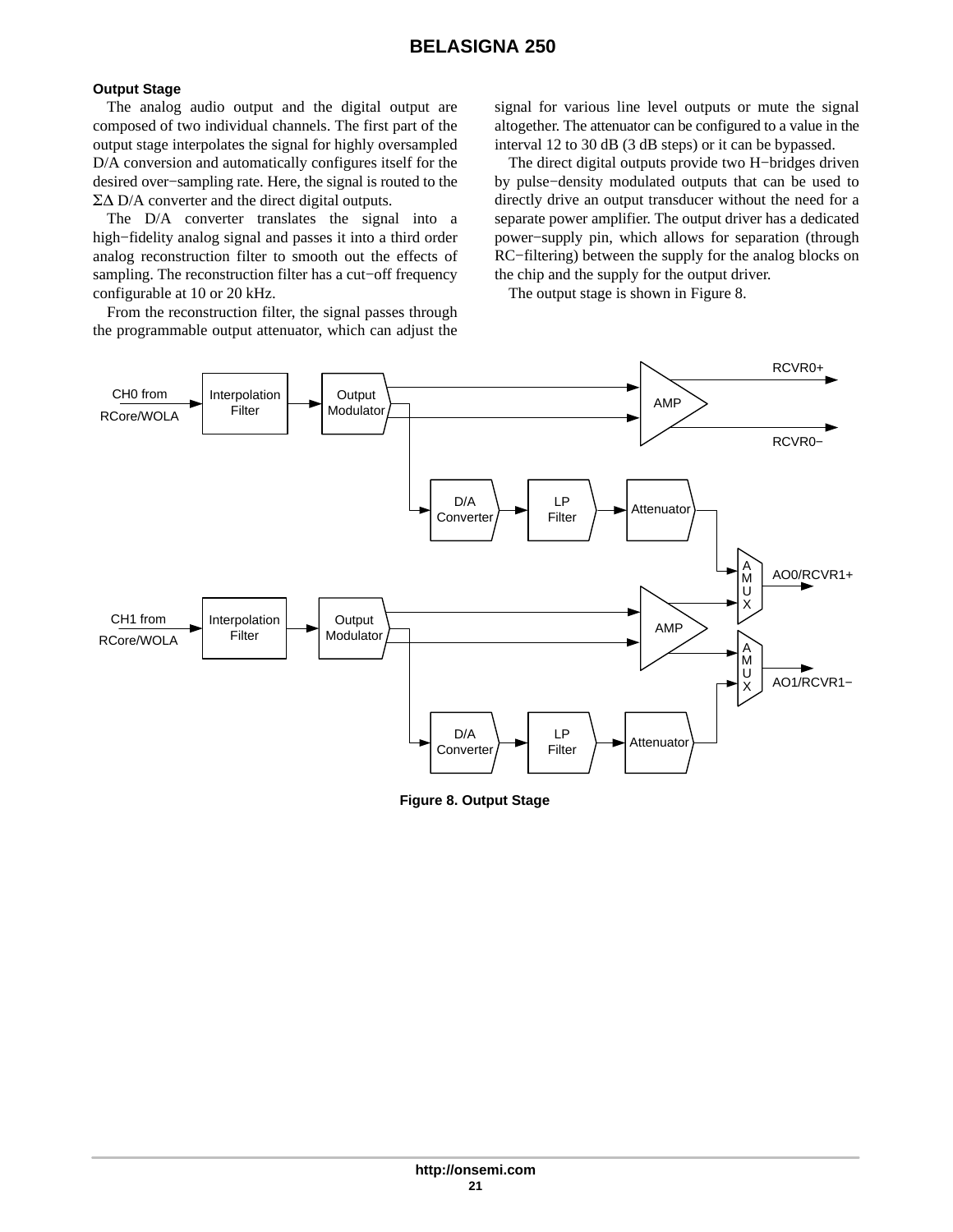## **Clock−Generation Circuitry**

The chip operates with five clock domains to provide flexibility in the control of peripherals, the selection of sampling frequencies and the configuration of interface communication speeds. The five clock domains are as follows in Table 10. The base clock for all operations on the BELASIGNA 250 chip is the system clock (SYS CLK). This clock may be acquired from one of three sources: the main on−chip oscillator, the system standby clock or an external clock signal.

| <b>Clock Name</b> | <b>Description</b> | <b>Used For</b>                                                       |
|-------------------|--------------------|-----------------------------------------------------------------------|
| SYS CLK           | System clock       | All on-chip processors such as RCore, WOLA, IOP                       |
| <b>MCLK</b>       | Main clock         | All A/D and D/A converters                                            |
| <b>PCLK</b>       | Peripheral clock   | Debug port, remote control, watchdog timer                            |
| <b>WOLACLK</b>    | <b>WOLA clock</b>  | WOLA module computations                                              |
| <b>UCLK</b>       | User clock         | Can be programmed to provide a dedicated clock for an external device |

#### **Table 10. CLOCK DOMAINS**

The internal RC oscillator is characterized to operate up to a frequency of 5.12 MHz. To operate properly using this internal clock, BELASIGNA 250 has to be calibrated, and the calibration values are to be stored within a non−volatile memory (usually an SPI EEPROM). When calibration isn't possible, BELASIGNA 250 can operate with an externally supplied SYS\_CLK, in this case, it is qualified for operation up to 50 MHz.

The sampling frequency for all A/D and D/A converters depends on MCLK. When MCLK is 1.28 MHz, sampling frequencies up to 20 kHz can be selected. When MCLK is 1.92 MHz sampling frequencies up to 30 kHz can be selected. For MCLK equal to 2.56 MHz sampling frequencies up to 40 kHz can be selected. For MCLK equal to 3.84 MHz, sampling frequencies up to 60 kHz can be selected.

The WOLA clock (WCLK) feature allows WOLA operations to be performed at a frequency slower than SYS CLK. This feature allows the dynamic current consumption related to the digital blocks to be "spread" over a longer period of time, smoothing the system's dynamic current draw, which can affect the audio signal.

The user clock (UCLK) can be used to provide a clock signal to an external component, independently from the EXT\_CLK pin functionality. It can be derived from SYS CLK with a variety of derivation factors, or can be connected to MCLK or even PCLK. One instance in which it is beneficial to use this feature is when a continuous external clock output is required but when EXT\_CLK is already being used to provide SYS\_CLK to BELASIGNA 250.

### **Power Supply Unit**

### **Voltage Modes**

BELASIGNA 250 can operate in three different power supply modes: high, low and double voltage. These modes allow BELASIGNA 250 to integrate into a wider variety of devices with a range of voltage supplies and communications levels. The power supply modes are described below:

#### • **High voltage (HV) power supply mode:**

BELASIGNA 250 operates from a nominal supply of 1.8 V on VBAT, but this can scale depending on available supply. All digital sections of the system, including digital I/O pads, run from the same voltage as supplied on VBAT. This mode is preferable in designs where a very stable supply is available and BELASIGNA 250 will be interfacing to other digital systems at the same voltage. This mode is also necessary for higher than 5.12 MHz system clocks.

- **Low voltage (LV) power supply mode:** BELASIGNA 250 operates from a nominal supply of 1.25 V. The WOLA, the RCore and all digital I/O pads run from a 1 V regulated supply. The low voltage operation of the processing cores is very power−efficient, but the system clock should be kept under 5.12 MHz to ensure proper operation.
- **Double voltage (DV) power supply mode:** BELASIGNA 250 operates from a nominal supply of 1.25 V. The WOLA, the RCore and all digital I/O pads run from the on−chip charge pump which regulates internal voltage up to 2 V. This allows BELASIGNA 250 to communicate with higher voltage systems like a 1.8 V EEPROM when running on a lower supply voltage. However, a specific level translation mechanism has been designed to allow BELASIGNA 250 to communicate with an SPI EEPROM in low voltage mode as well. This voltage mode is not suitable for normal operation, processing in this mode may result in audible audio artifacts. Most BELASIGNA 250 applications run in high voltage mode.

## **Power−on−Reset (POR) and Booting Sequence**

At POR, all control registers and RCore registers are put into known default states. During the power−on procedure, all audio outputs are muted; all RCore registers and all control registers (analog and digital) are set to default values. (Please contact ON Semiconductor for more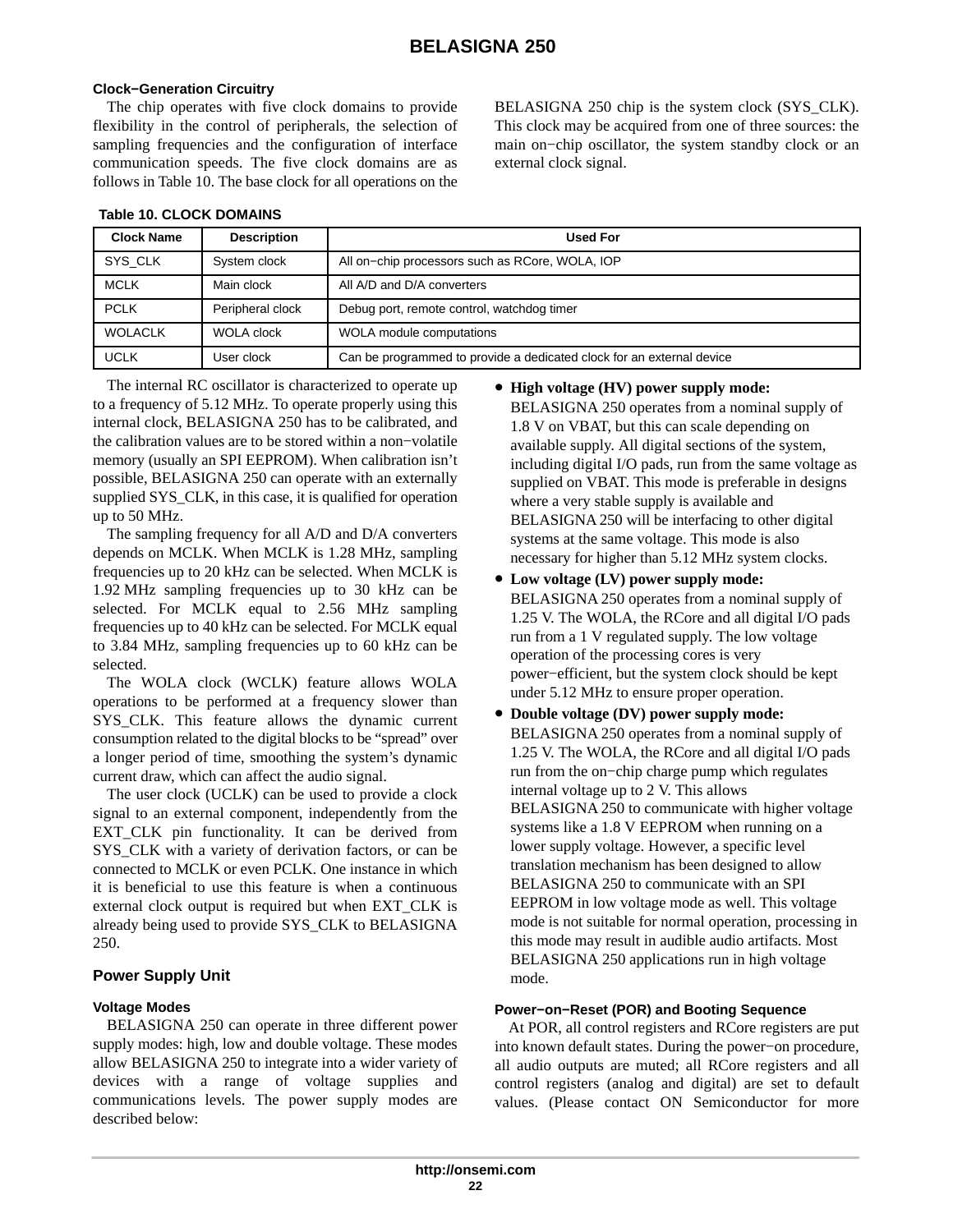information on default values associated with each control register.)

BELASIGNA 250 boots in a two−stage boot sequence. The program ROM begins loading the bootloader from an external EEPROM 200 ms after power is applied to the chip. In this process the program ROM checks the bootloader for validity, which in turn ensures the file system validity. If the file structure is validated, the bootloader is written to PRAM. In case of an error while reading the external EEPROM, all outputs are muted. The system restarts approximately every second and attempts to reboot.

Once the bootloader is loaded into PRAM the program counter is set to point to the beginning of the bootloader code. Subsequently, the signal−processing application that is stored in the EEPROM is downloaded to PRAM by the bootloader. The boot process generally takes less than one second. ON Semiconductor provides a standard full−feature bootloader. A graphical representation of this booting sequence can be seen in Figure 9.





**Figure 9. Booting Sequence**

#### **Power Management Strategy**

BELASIGNA 250 has a built−in power management unit that guarantees valid system operation under any voltage supply condition to prevent any unexpected audio output as the result of any supply irregularity. The unit constantly monitors the power supply and shuts down all functional units (including all units in the audio path) when the power supply voltage goes below a level at which point valid operation can no longer be guaranteed.

The power supply operation can be seen in Figure [10.](#page-23-0) Once the supply voltage rises above the startup voltage of the internal regulator that supplies the digital subsystems (VDDCSTARTUP) and remains there for the length of time T<sub>POR</sub>, a POR will occur. If the supply is consistent, the

internal system voltage will then remain at a fixed nominal voltage (VDDC<sub>NOMINAL</sub>). If a spike occurs that causes the voltage to drop below the shutdown internal system voltage (VDDCSHUTDOWN), the system will shut down. If the voltage rises again above the startup voltage and remains there for the length of time T<sub>POR</sub>, a POR will occur. If operating directly off a battery, the system will not power down until the voltage drops below the VDDCSHUTDOWN voltage as the battery dies. This prevents unwanted resets when the voltage is just on the edge of being too low for the system to operate properly because the difference between VDDC<sub>STARTUP</sub> and VDDC<sub>SHUTDOWN</sub> prevents oscillation around the VDDC<sub>SHUTDOWN</sub> point.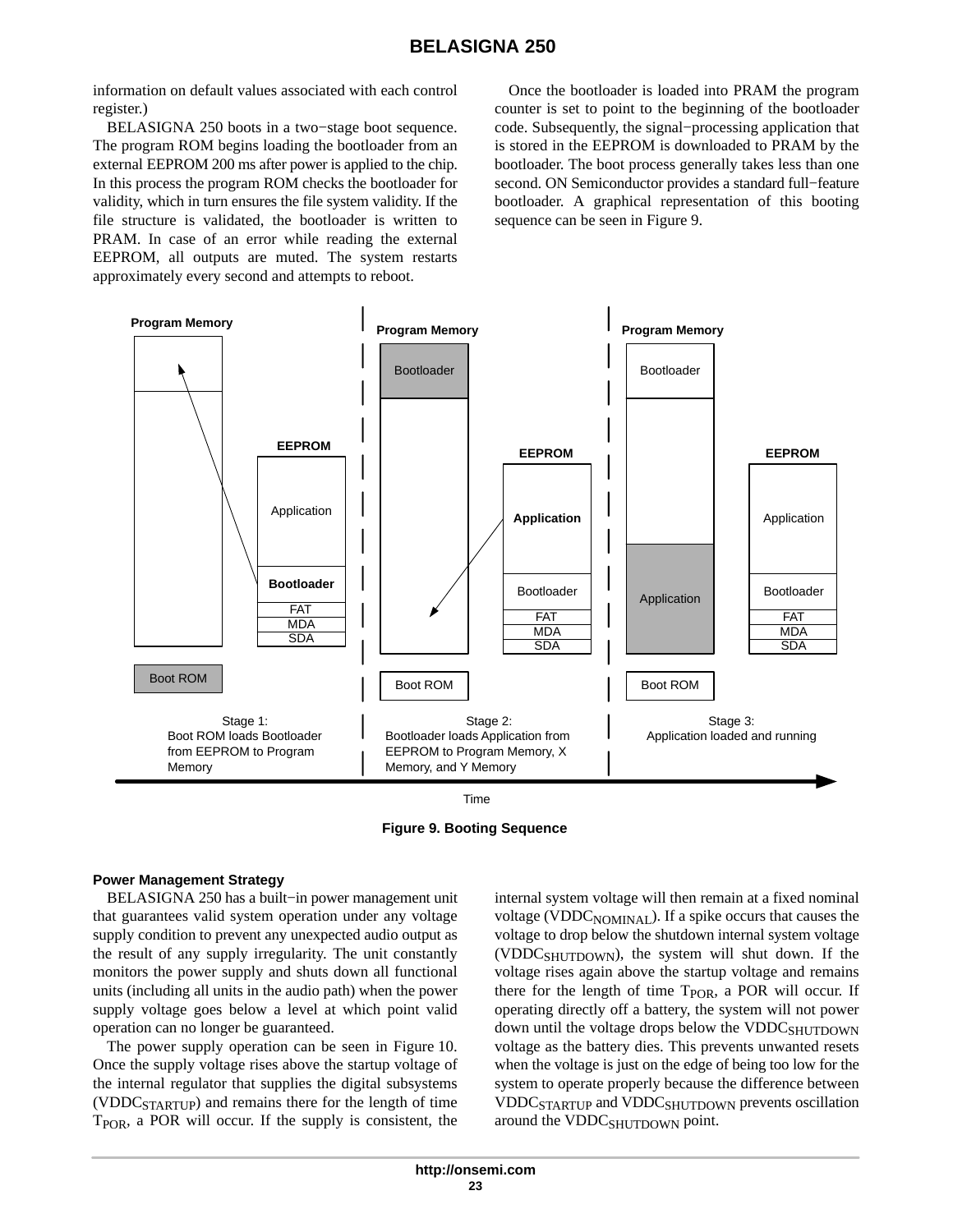<span id="page-23-0"></span>

**Figure 10. Power Management**

### **Other Analog Support Blocks and Functions**

#### **Multi−Chip Sample Clock (MCLK) Synchronization**

BELASIGNA 250 allows MCLK synchronization between two or more BELASIGNA 250 devices connected in a multi−chip configuration. Samples on multiple chips will synchronize to occur at the same instant in time. This is useful in applications using microphone arrays where synchronous sampling is required. The sample clock synchronization is enabled using a control bit and a GPIO assignment that brings all MCLKs across chips to zero phase at the same instant in time.

#### **Low−Speed A/D Converters (LSAD)**

Six LSAD inputs are available on BELASIGNA 250. Combined with two internal LSAD inputs (supply and ground), there are a total of eight multiplexed inputs to the LSAD converter. The multiplexed inputs are sampled sequentially at 1.6 kHz per channel when operating at MCLK of 1.28 MHz (proportionally). The native data format for the LSAD is 10−bit two's−complement. However, a total of eight operation modes are provided that allow a configurable input dynamic range in cases where certain minimum and maximum values for the converted inputs are desired, such as in the case of a volume control where only input values up to a certain magnitude are allowed. The six LSAD pads are multiplexed with other functionality.

#### **Battery Monitor**

A programmable on−chip battery monitor is available for power management. The battery monitor works by incrementing a counter value every time the battery voltage goes below a desired, configurable threshold value. This counter value can be used in an application−specific power−management algorithm running on the RCore. The RCore can initiate any desired actions in case the battery hits a predetermined value. This function is realized with an internal LSAD tied directly to the power supply.

#### **Infrared (IR) Remote Control**

A switched−carrier IR remote control receiver interface is provided, which can receive commands wirelessly with the attachment of a photovoltaic diode or similar component. Data transfer from a remote unit is initiated by first transmitting a burst sequence followed by the data to be transferred. The data must be RS−232 formatted (8N1) and must be modulated using a 40 kHz switched−carrier modulation scheme. Data are received at 1200 bps by a dedicated UART. The remote control receiver interacts with the RCore through memory mapped control registers and interrupts.

This interface is not available on the 5 x 5 CABGA package.

#### **Digital Interfaces**

BELASIGNA 250 has the following digital interfaces:

- 16−pin general−purpose I/O (GPIO) interface.
- Serial peripheral interface (SPI) communications port with interface speeds up to 640 kbps at 1.28 MHz system clock. The SPI port on BELASIGNA 250 only supports master mode, so it will only communicate with SPI slave devices. When connecting to an SPI slave device other than a boot EEPROM, the SPI\_CS pin should be left unconnected and the slave device CS line should be driven from a GPIO to avoid BELASIGNA 250 boot malfunction. When connecting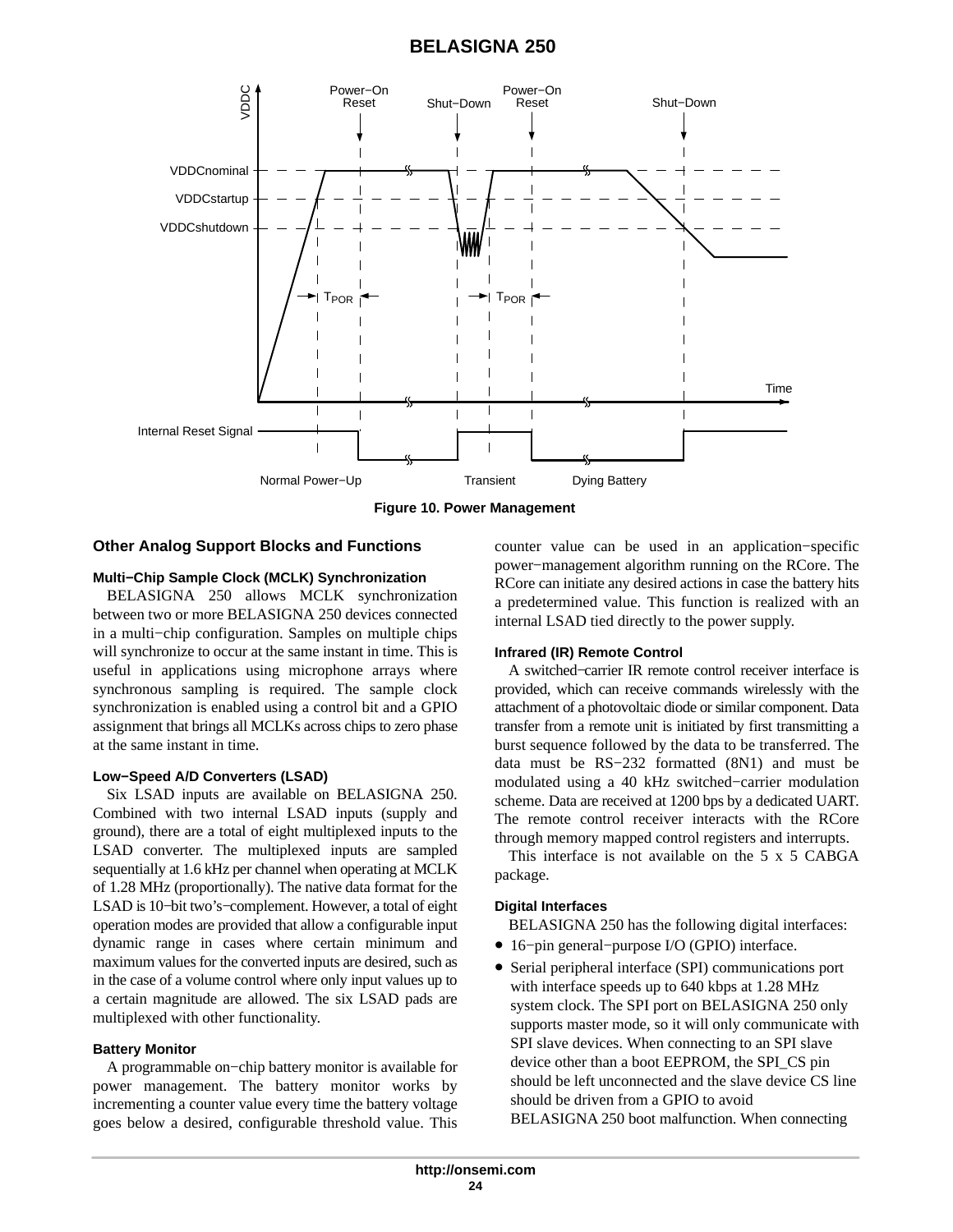to an SPI EEPROM for boot, the designer can choose to connect the SPI\_CS pin to the EEPROM or use a GPIO (high at boot) for a design with several daisy−chained SPI devices.

- PCM interface for high−bandwidth digital audio I/O. This interface comes with configurable input and output buffers for reduced interrupt handling overhead when BELASIGNA 250 is used in an audio streaming application.
- Configurable high−speed RS−232 universal asynchronous receiver/transmitter (UART).

## **Assembly Information**

## **Carrier Details**

## **7 x 7 mm LFBGA**

ON Semiconductor offers tape and reel packing for BELASIGNA 250 LFBGA packages. The packing consists of a pocketed carrier tape, a cover tape, and a molded

- RS−232−based communications port for debugging and in−circuit emulation. This interface can also be used to send analog audio data to the input stage.
- Two−wire synchronous serial (TWSS) interface compatible with the  $I<sup>2</sup>C$  protocol and with speeds up to 100 kbps at 1.28 MHz MCLK and up to 400 kbps at MCLKs higher than 1.92 MHz. Supports master and slave operation.

anti−static polystyrene reel. The carrier and cover tape create an ESD safe environment, protecting the components from physical and electrostatic damage during shipping and handling.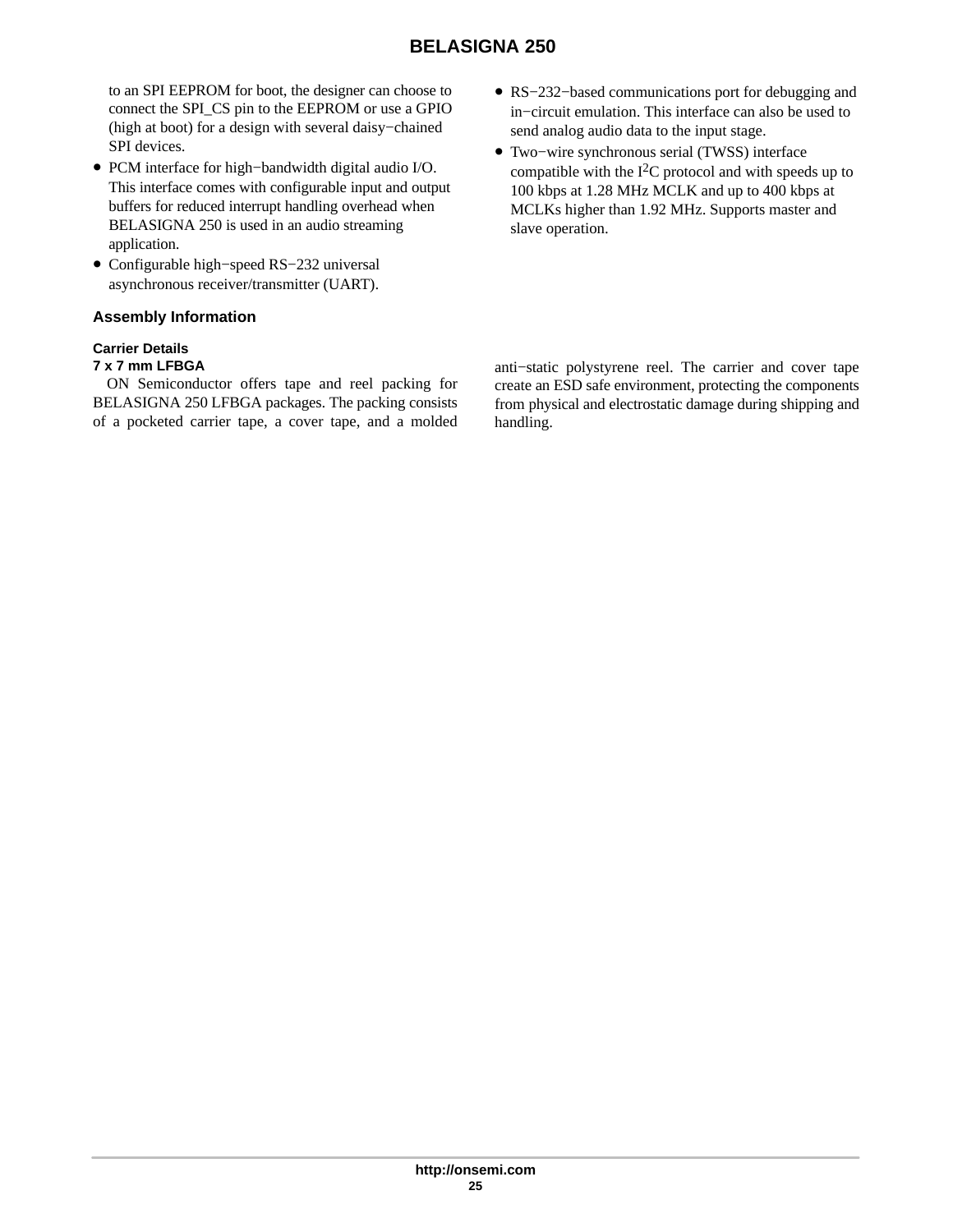





- 1. Measured from the centerline of sprocket hole to centerline of the pocket hole and from the centerline of sprocket hole to centerline of the pocket.
- 2. Cumulative tolerance of 10 sprocket holes is ±0.20.
- 3. This thickness is applicable as measured at the edge of the tape.
- 4. Material: conductive polystyrene.
- 5. Dimensions in mm.
- 6. Allowable camber to be 1 mm per 100 mm in length, non−cumulative over 250 mm.
- 7. Unless otherwise specified, tolerance ±0.10.
- 8. Measurement point to be 0.3 from bottom pocket.
- 9. Surface resistivity less than or equal to 1.0X10E9  $\Omega^2$ .

#### **Figure 12. Carrier Tape Drawing**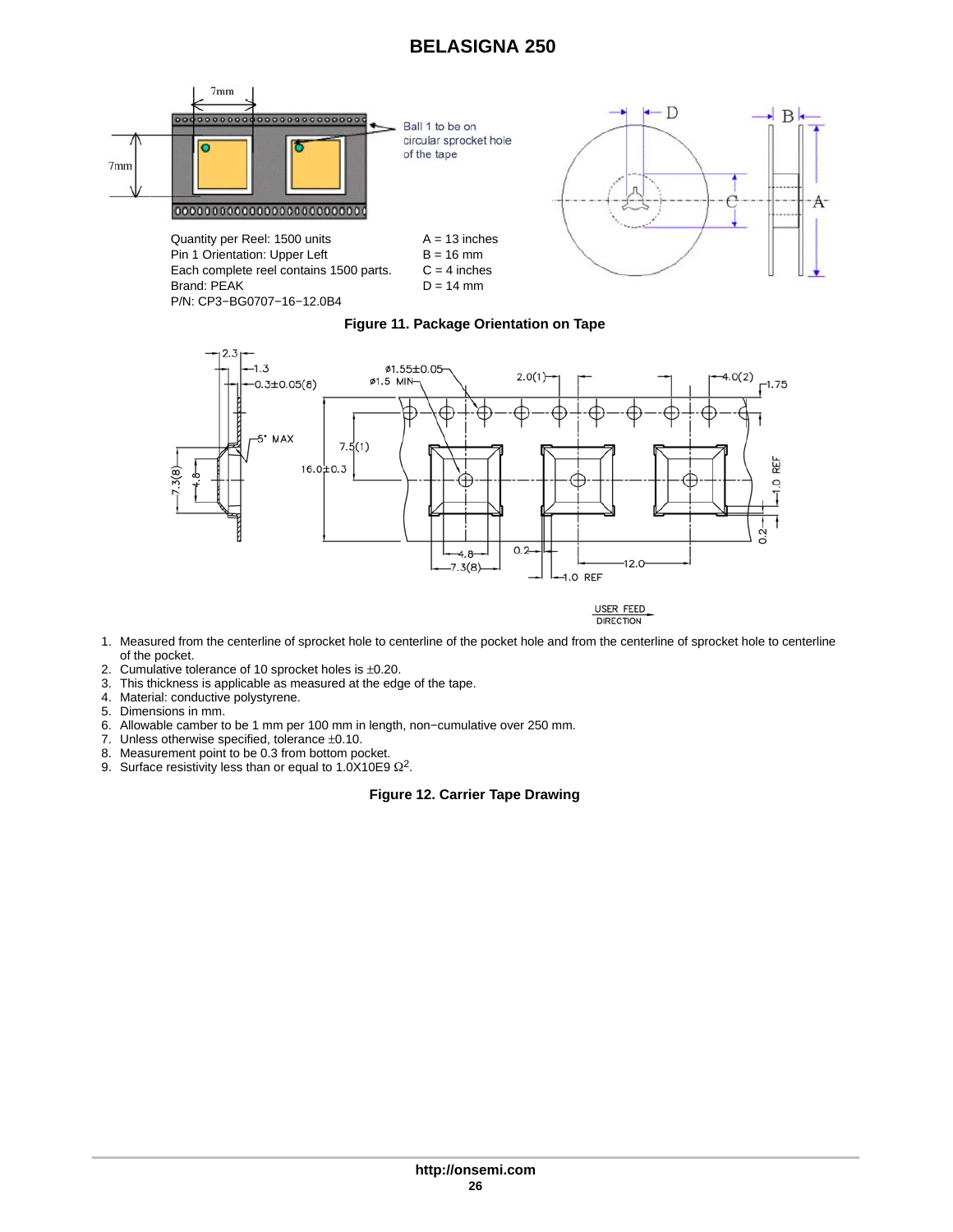## **5 x 5 mm CABGA**

ON Semiconductor offers tape and reel packing for BELASIGNA 250 CABGA packages. The packing consists of a pocketed carrier tape, a cover tape, and a molded anti−static polystyrene reel. The carrier and cover tape

create an ESD safe environment, protecting the components from physical and electrostatic damage during shipping and handling.







1. 10 sprockets hole pitch cumulative tolerance ±0.2.

2. Camber in compliance with EIA 481.

3. Pocket position relative to sprocket hole measured as true position of pocket, not pocket hole.

### **Figure 14. CABGA Carrier Tape Drawing**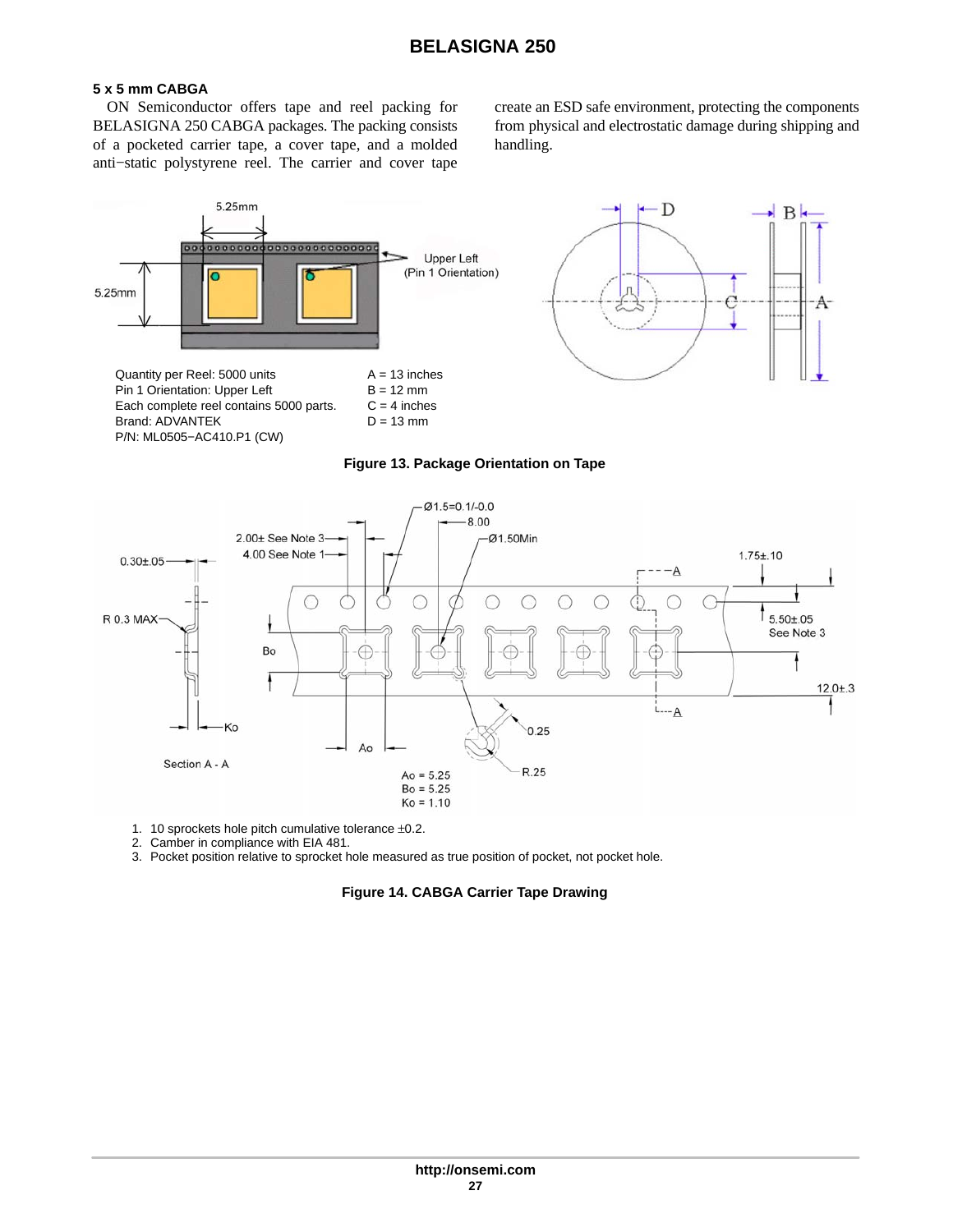### <span id="page-27-0"></span>**Shipping Label Example**



**Figure 15. Sample Label**

#### **Moisture Sensitivity Level**

The LFBGA and CABGA package options of BELASIGNA 250 are MSL JEDEC Level 3.

#### **Re−flow Information**

The re−flow profile depends on the equipment that is used for the re−flow and the assembly that is being re−flowed. Use the following table from the JEDEC Standard 22–A113D and J–STD–020D.01 as a guideline:

#### **Electrostatic Discharge (ESD) Sensitive Device**

**CAUTION:** ESD sensitive device. Permanent damage may occur on devices subjected to high−energy electrostatic discharges. Proper ESD precautions in handling, packaging and testing are recommended to avoid performance degradation or loss of functionality. Device is 2 kV HBM ESD qualified.

#### **Miscellaneous**

#### **Chip Identification**

The Evaluation and Development Tools include a method for verifying the chip version. A BELASIGNA 250 chip will respond as follows:

| Family:             | $0x01$ or $0x02$ |
|---------------------|------------------|
| Version:            | 0x0B             |
| <b>ROM Version:</b> | 0x0206           |

#### **Support Software**

A full suite of comprehensive tools is available to assist software developers from the initial concept and technology assessment through to prototyping and product launch. Simulation, application development and communication tools as well as an Evaluation and Development Kit (EDK) facilitate the development of advanced algorithms on BELASIGNA 250.

#### **Training**

To facilitate development on the BELASIGNA 250 platform, training is available upon request. Contact your account manager for more information.

#### **Company or Product Inquiries**

For more information about ON Semiconductor products or services visit our Web site at [http://onsemi.com.](http://onsemi.com)

#### **Table 11. ORDERING INFORMATION**

| <b>Part Number</b> | <b>Operating Temperature Range</b> | Package                     | Shipping <sup><math>\uparrow</math></sup> |
|--------------------|------------------------------------|-----------------------------|-------------------------------------------|
| 0W633-001-XTP      | $-85$ to $40^{\circ}$ C            | 5 x 5 mm CABGA<br>(Pb-Free) | 5000 / Tape & Reel                        |
| 0W888-002-XTP      | $-85$ to 40 $^{\circ}$ C           | 7 x 7 mm LFBGA<br>(Pb-Free) | 1500 / Tape & Reel                        |

†For information on tape and reel specifications, including part orientation and tape sizes, please refer to our Tape and Reel Packaging Specifications Brochure, BRD8011/D.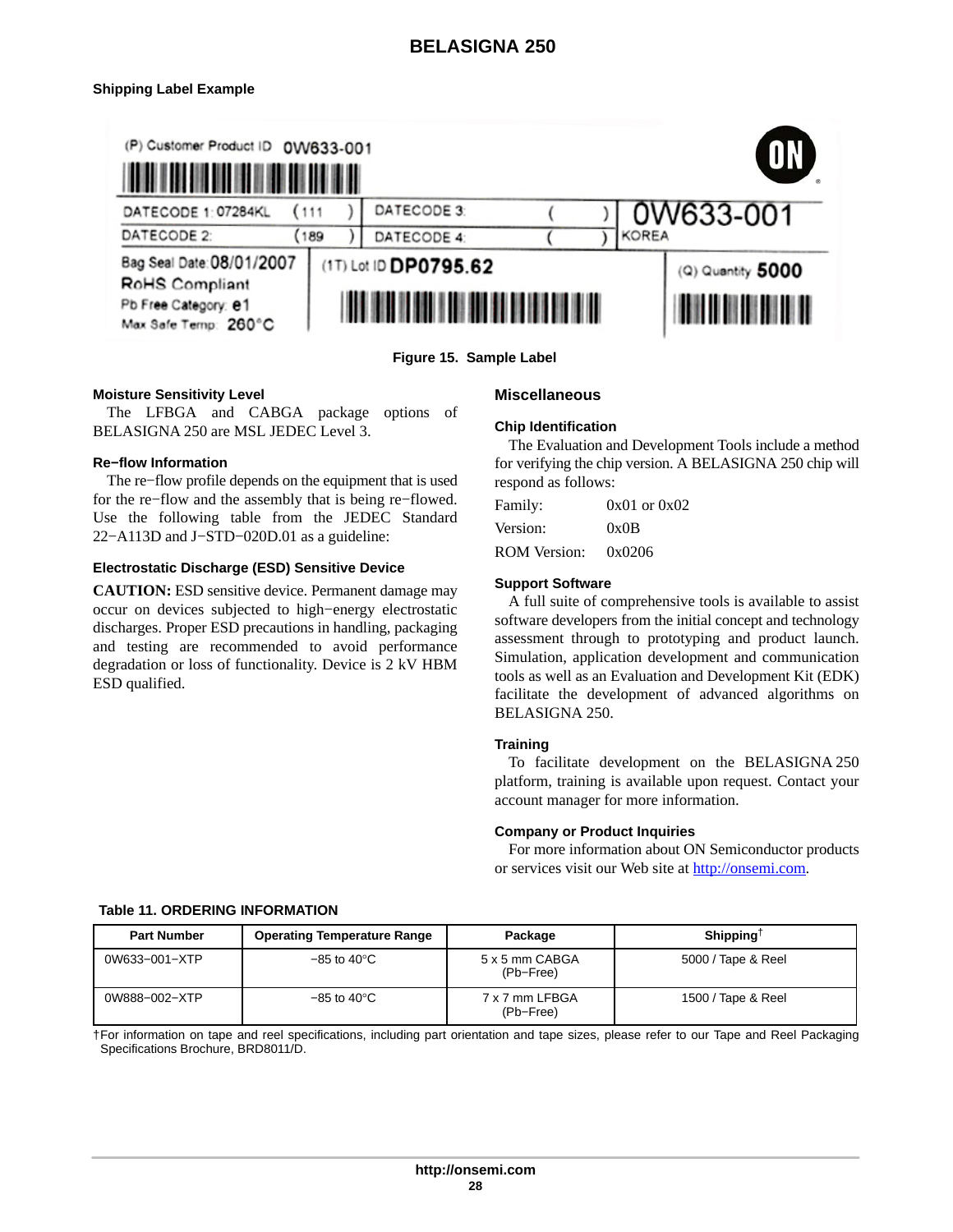## **PACKAGE DIMENSIONS**



SIDE VIEW



| W/B No.        | BALL No. W/B No. |    | BALL No.       | $W/B$ No. | BALL No. W/B No. |    | BALL No.       |
|----------------|------------------|----|----------------|-----------|------------------|----|----------------|
| 1              | Β1               | 17 | H <sub>2</sub> | 33        | G8               | 49 | A7             |
| $\overline{2}$ | D4               | 18 | E4             | 34        | E <sub>5</sub>   | 50 | D5             |
| 3              | C1               | 19 | H3             | 35        | F8               | 51 | A6             |
| 4              | D3               | 20 | F4             | 36        | E6               | 52 | C <sub>5</sub> |
| 5              | C <sub>2</sub>   | 21 | G3             | 37        | F7               | 53 | B6             |
| 6              | D1               | 22 | H4             | 38        | E8               | 54 | A5             |
| 7              | E3               | 23 | F <sub>5</sub> | 39        | D6               | 55 | C4             |
| 8              | D <sub>2</sub>   | 24 | G4             | 40        | E7               | 56 | B <sub>5</sub> |
| 9              | E1               | 25 | H <sub>5</sub> | 41        | D8               | 57 | A4             |
| 10             | E2               | 26 | G <sub>5</sub> | 42        | D7               | 58 | B4             |
| 11             | F1               | 27 | H <sub>6</sub> | 43        | C <sub>8</sub>   | 59 | A3             |
| 12             | F3               | 28 | F6             | 44        | C <sub>6</sub>   | 60 | C <sub>3</sub> |
| 13             | F <sub>2</sub>   | 29 | G <sub>6</sub> | 45        | C7               | 61 | B3             |
| 14             | G1               | 30 | Η7             | 46        | B8               | 62 | A2             |
| 15             | G <sub>2</sub>   | 31 | G7             | 47        | B7               | 63 | B <sub>2</sub> |
| 16             | Η1               | 32 | H8             | 48        | A8               | 64 | A <sub>1</sub> |